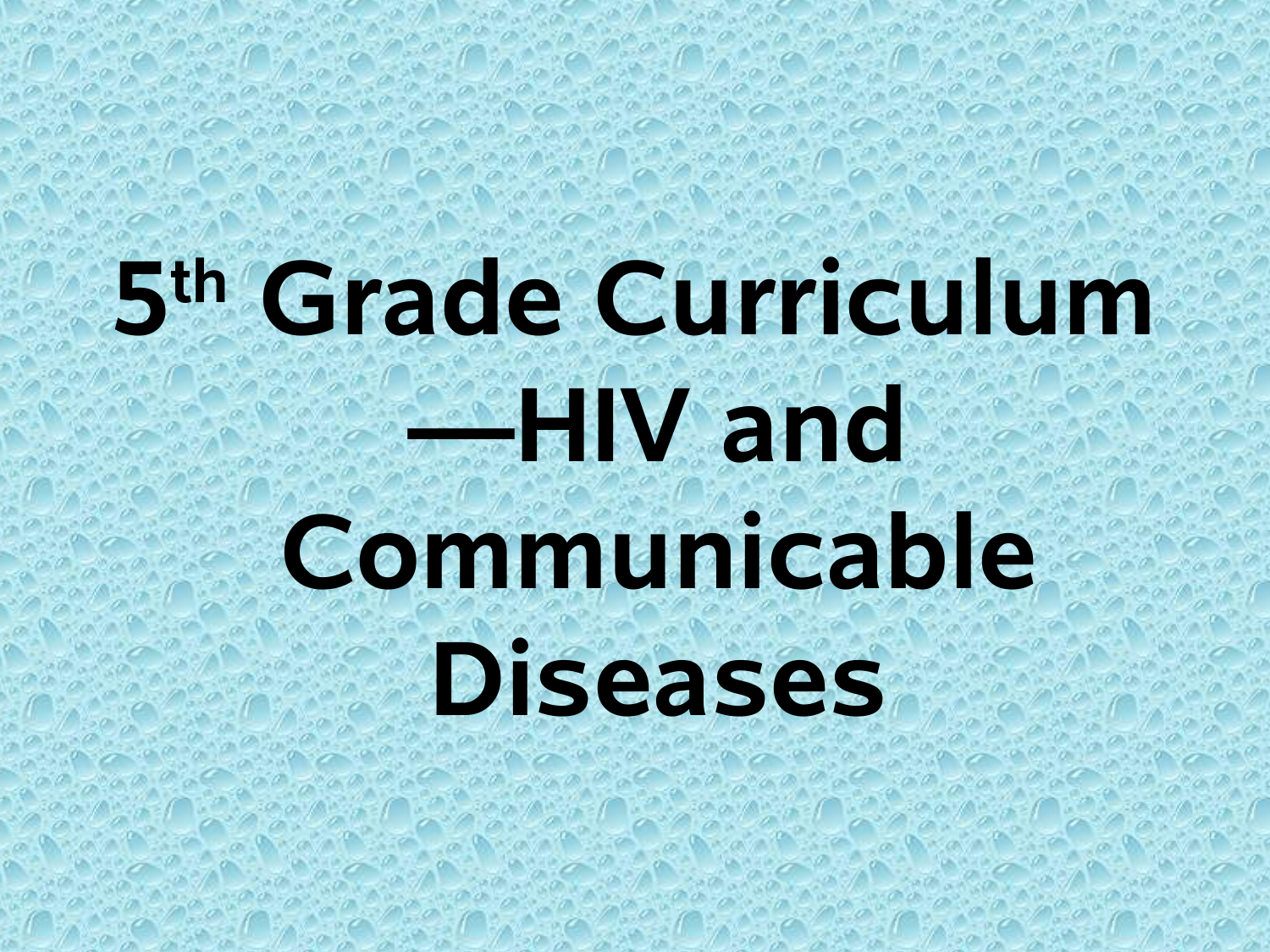## **HIV and Communicable Diseases**

- Serious subject
- Mature enough
- Consequences
- Informational
- Prevention
- Hypochondriac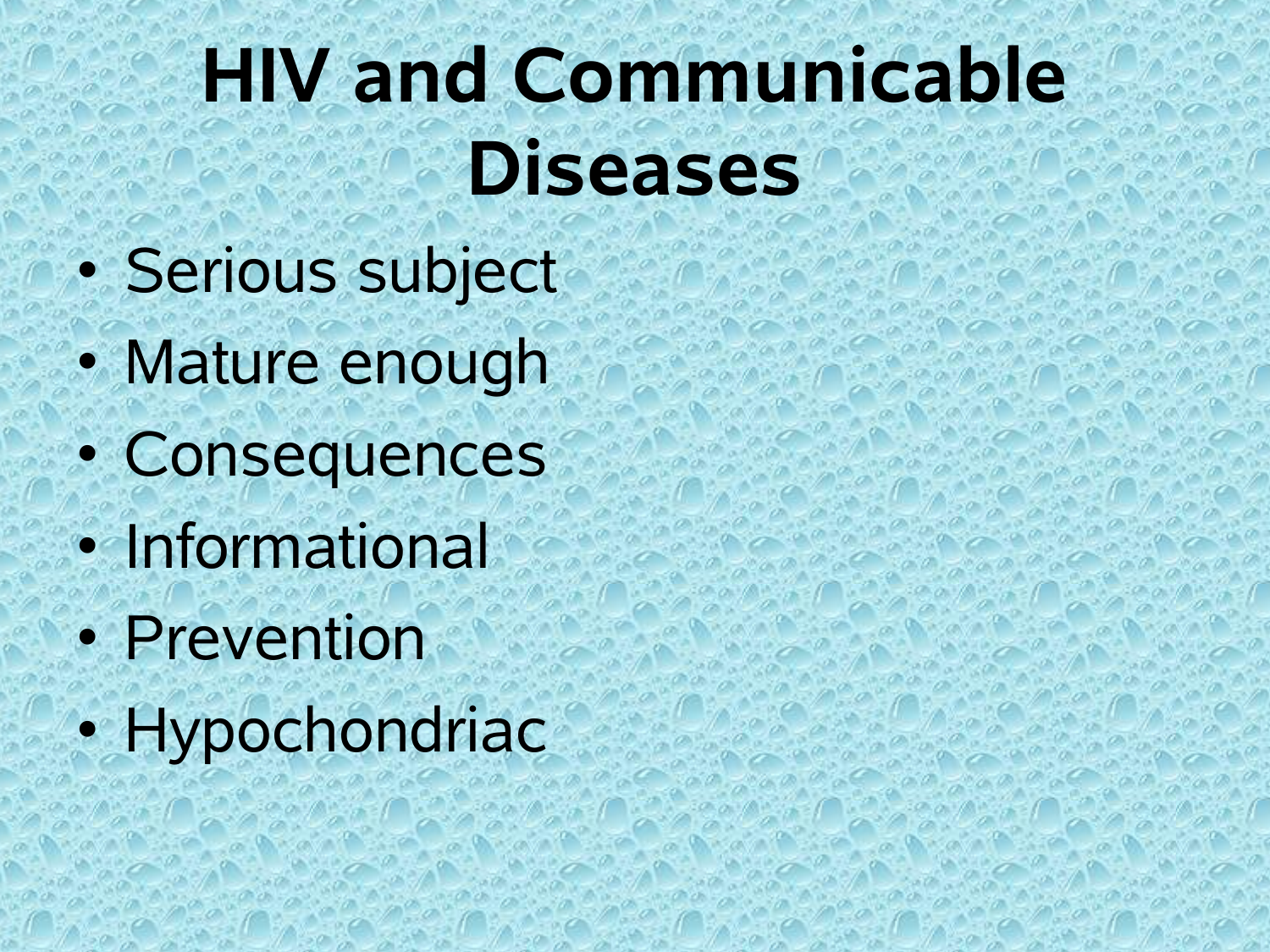#### Disease HIV-AIDS

• HIV—Human Immunodeficiency Virus

- *causes*
- AIDS—Acquired Immunodeficiency Syndrome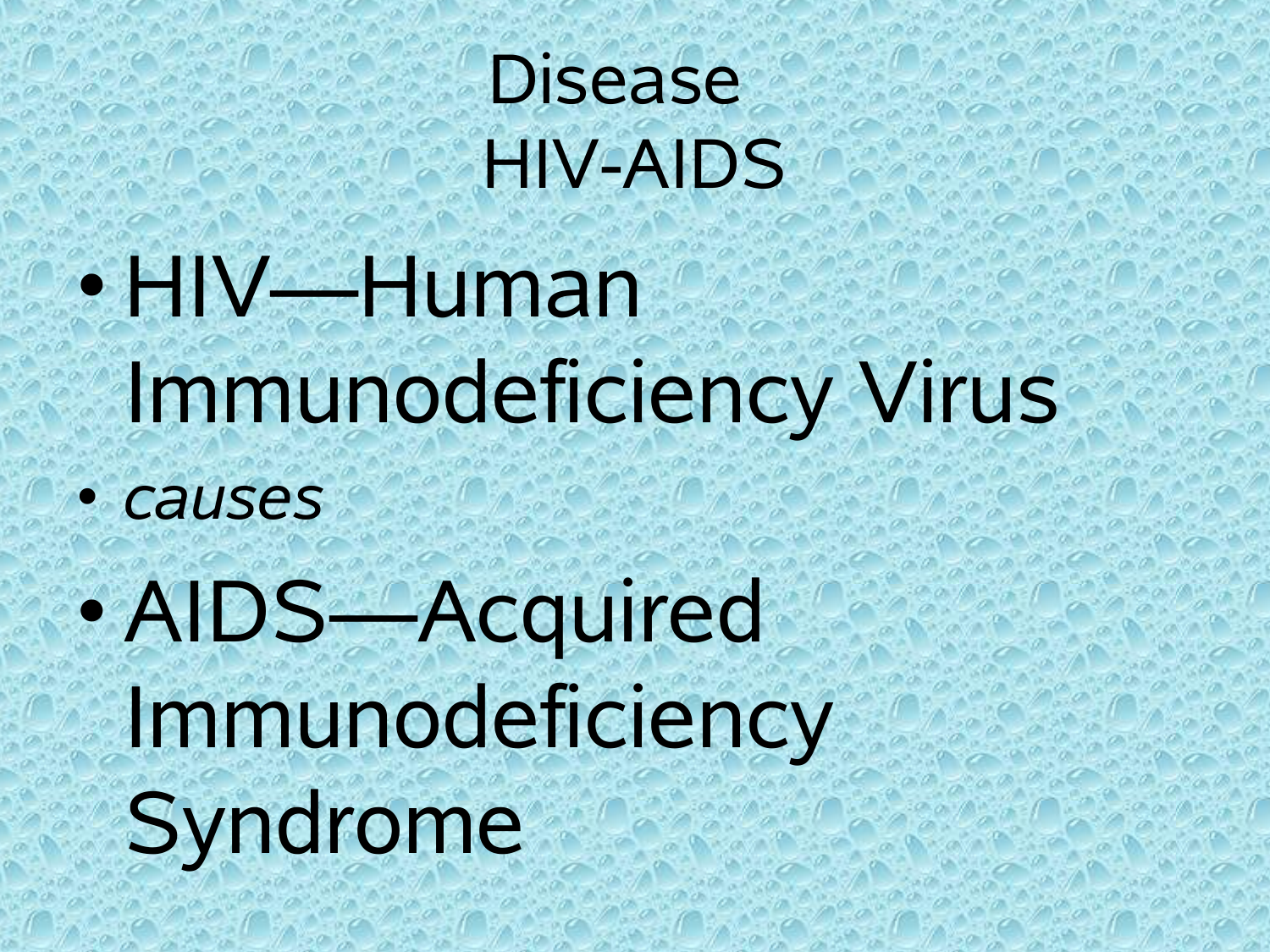#### Disease HIV-AIDS Facts

- May be most infectious during 1st month
- May not be able to detect antibodies for 30 days to 6 months—yet contagious
- More people living with HIV than in past due to drug therapy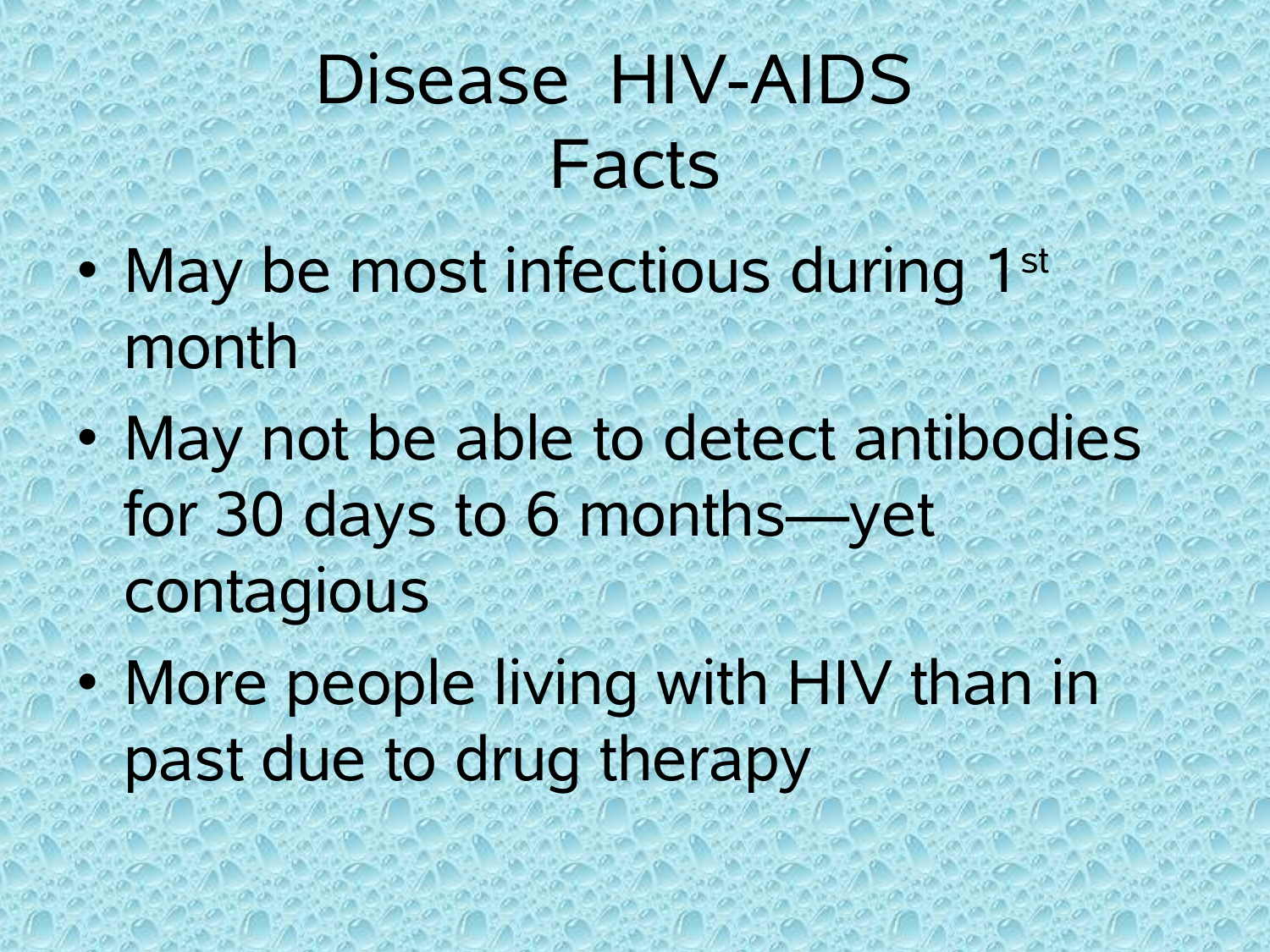### Disease HIV-AIDS How it is Spread

- all types of intercourse
- Contact with infected blood & blood products—IV needles, tattooing, piercing
- Mother to unborn child
- Avoid "risky" behaviors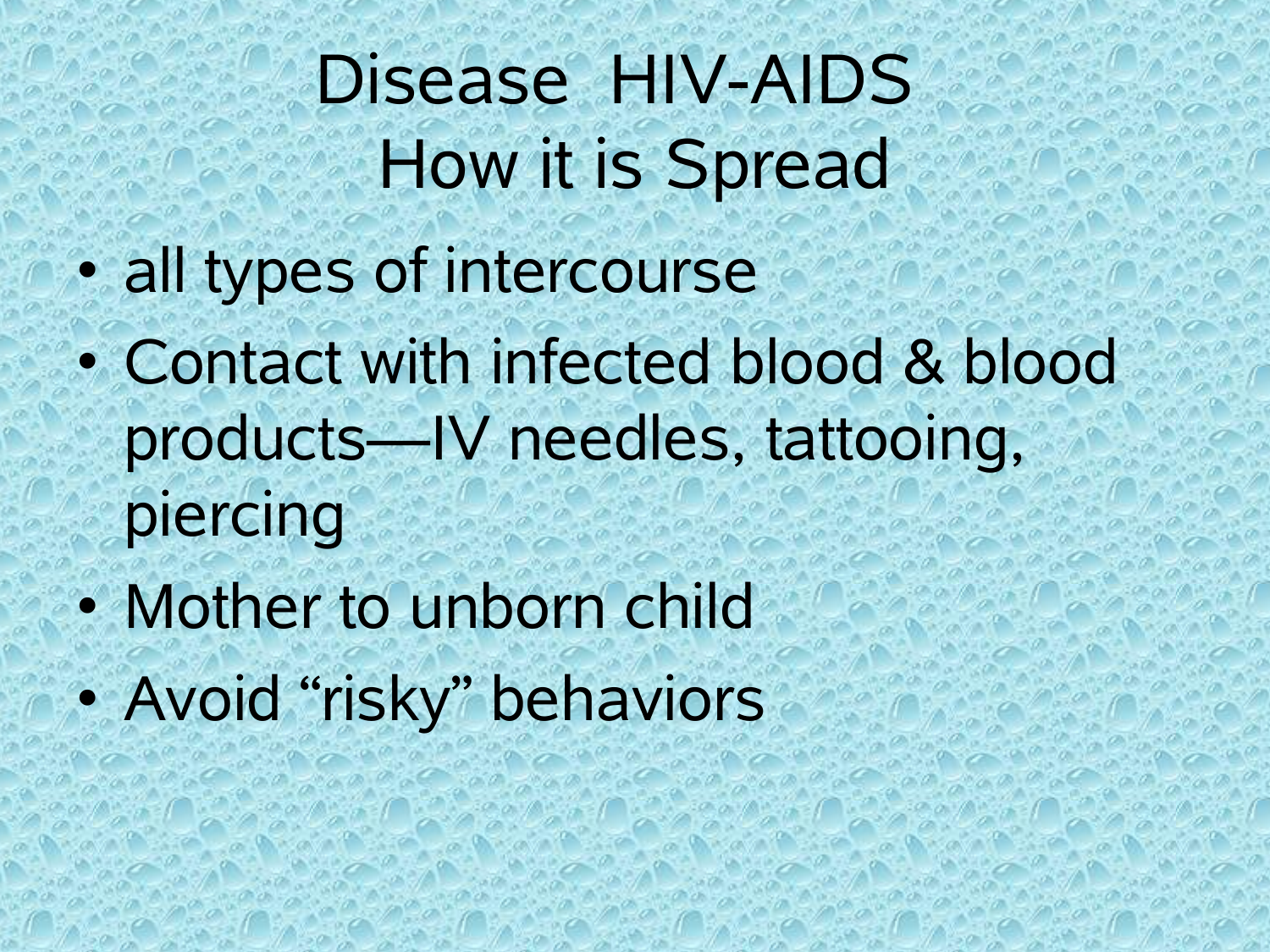### Disease HIV-AIDS **Diagnosis**

• Blood test for antibodies • May not be detected for 30-90 days after exposure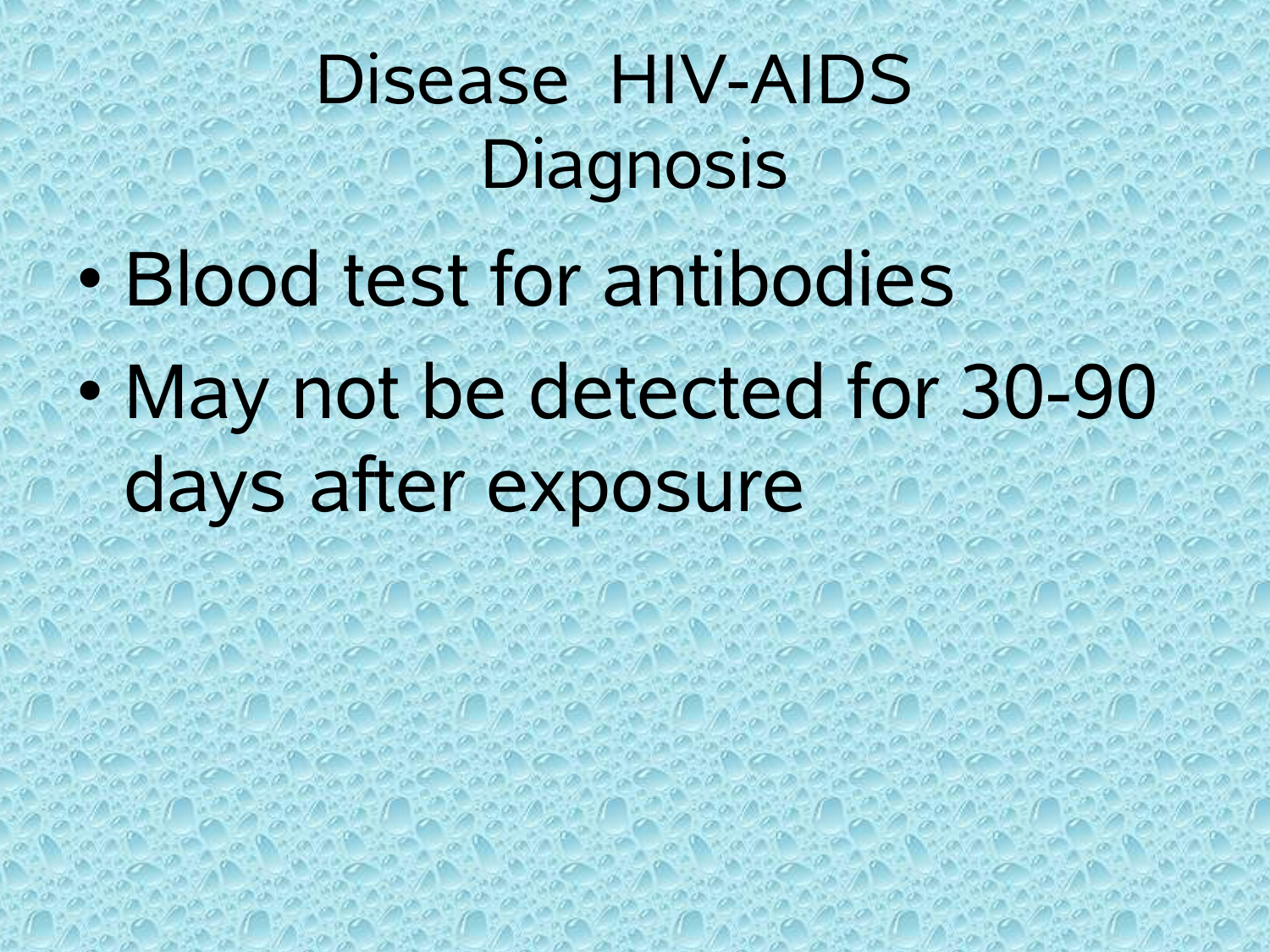Disease HIV-AIDS Potential Complications • Life threatening illnesses associated with HIV

• Death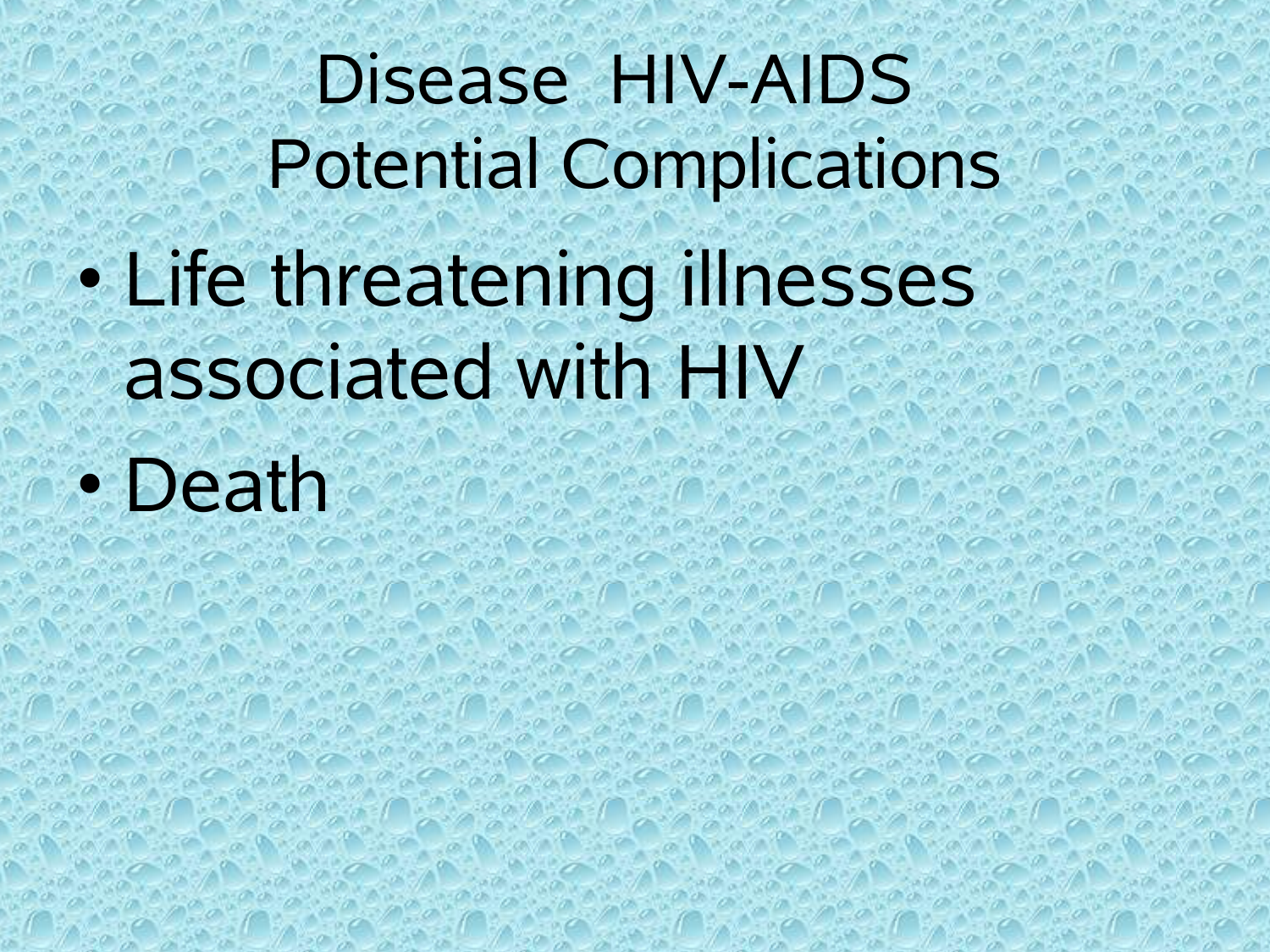#### Disease HIV-AIDS Treatment

#### • No cure

- Treatment for symptoms
- Treatment to maintain immune system reducing associated illnesses—10-20 pills/day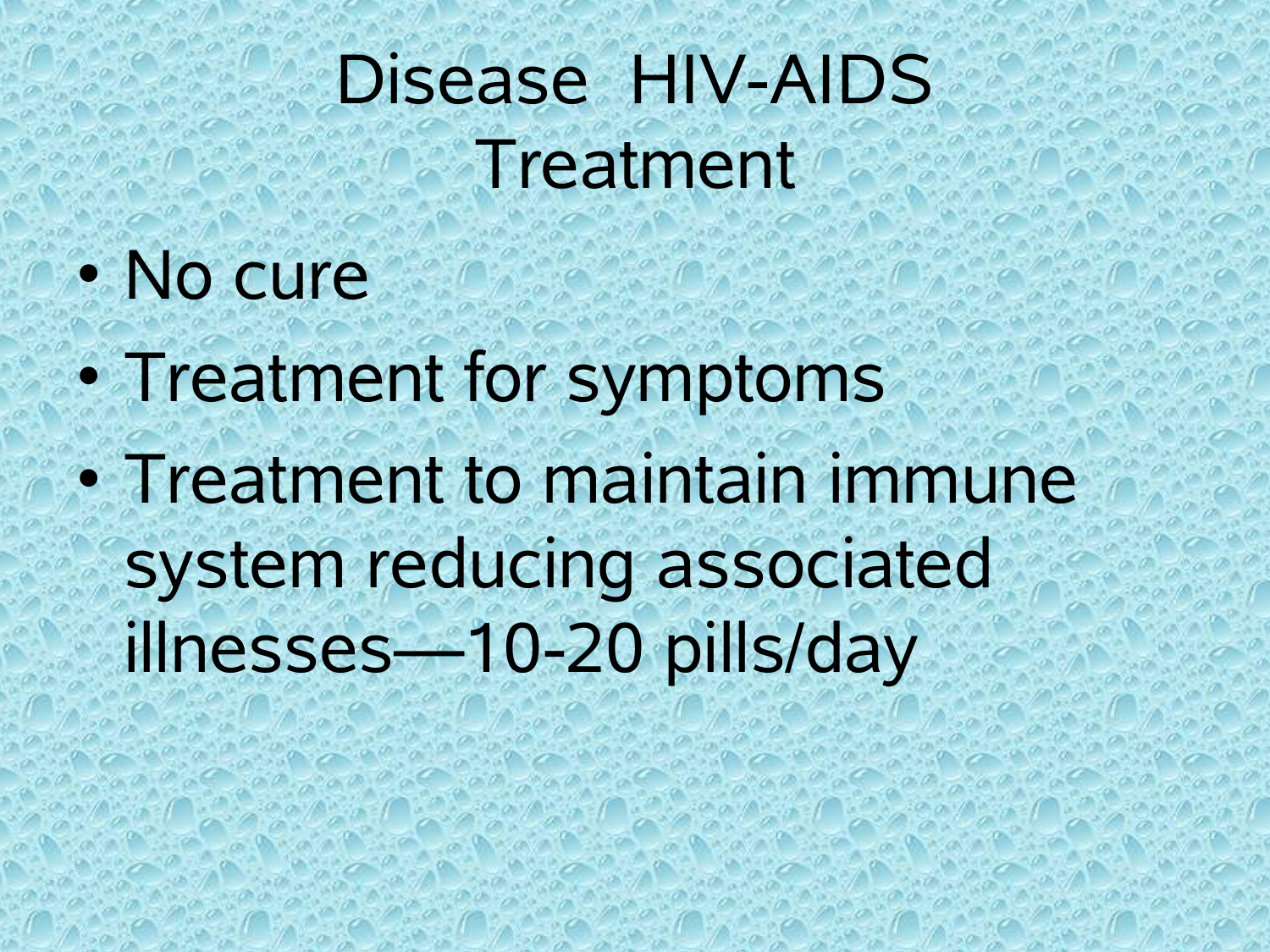#### Disease HIV-AIDS Symptoms

- May be asymptomatic
- Night sweats
- Frequent persistent cough
- Loss of weight or appetite
- Easily affected by illness
- Fatigue
- Specific illnesses related to AIDS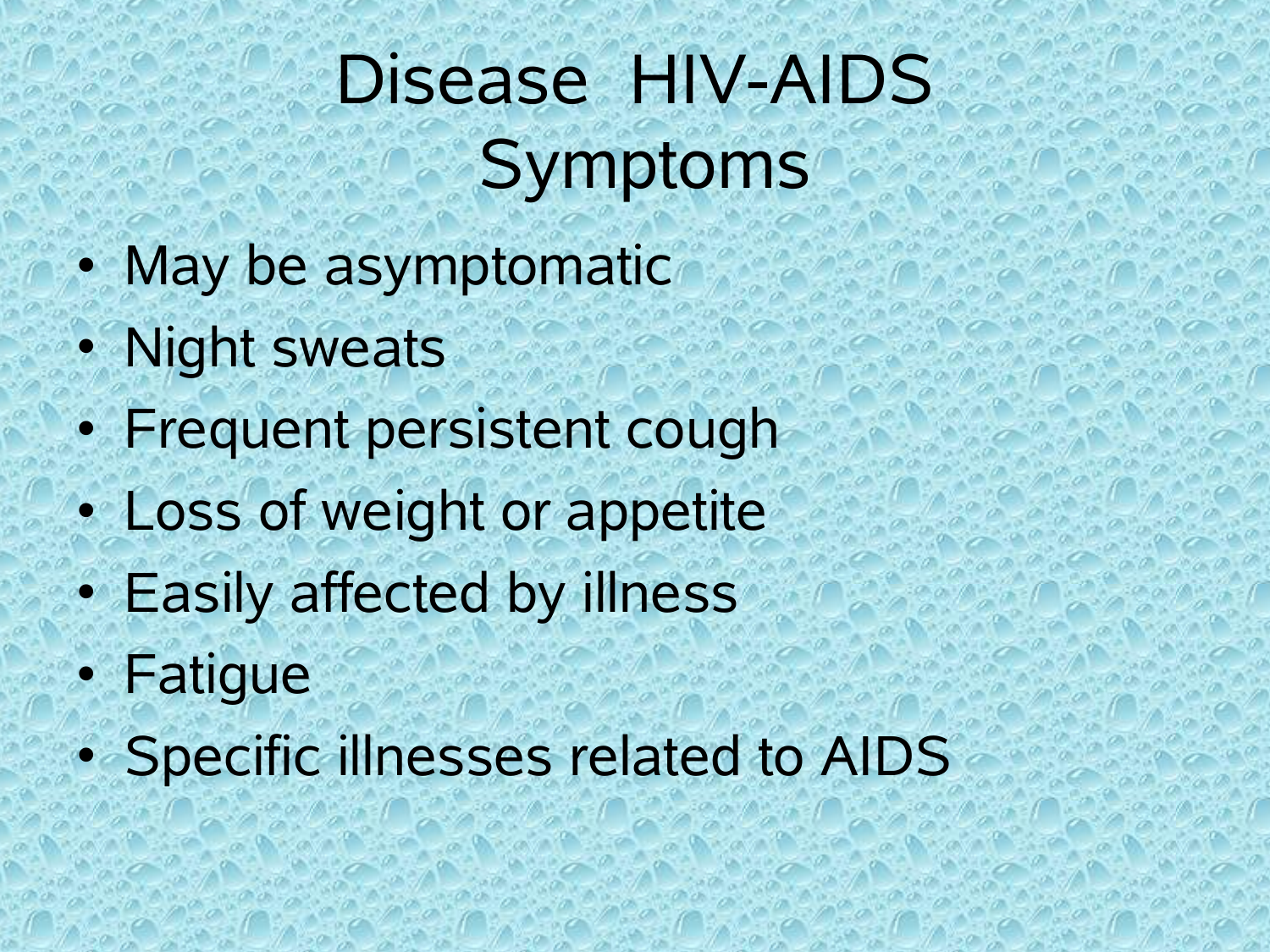#### Disease Hepatitis A Facts

• Hepatitis is a term used to describe liver inflammation caused by a variety of agents including viruses and bacteria. • A vaccine is available.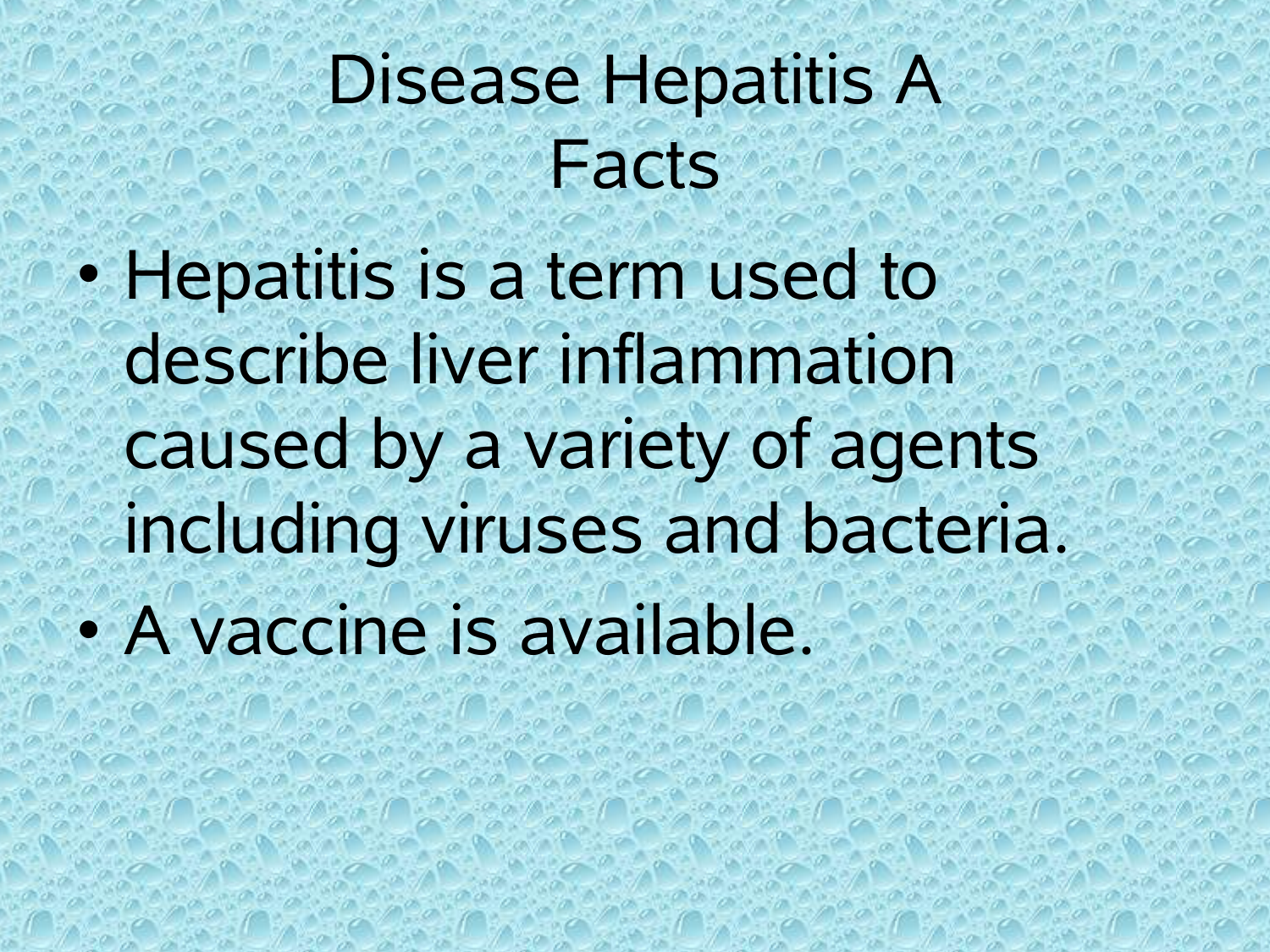#### Disease Hepatitis A How it is Spread

- Contact with fecal matter
- eating contaminated raw or undercooked food
- drinking contaminated water
- sexual activity
- Not through Mother to unborn child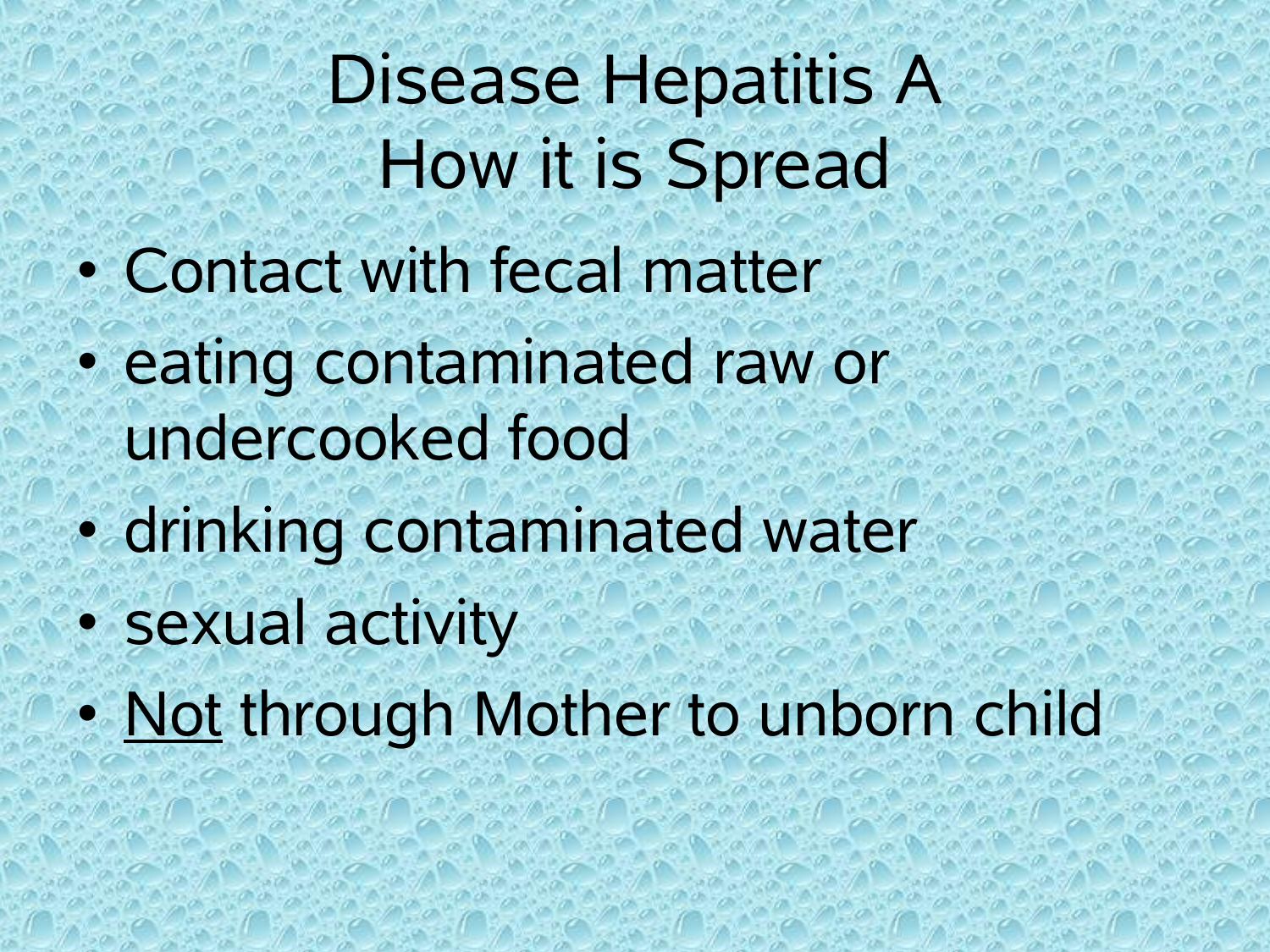## Disease Hepatitis A Diagnosis

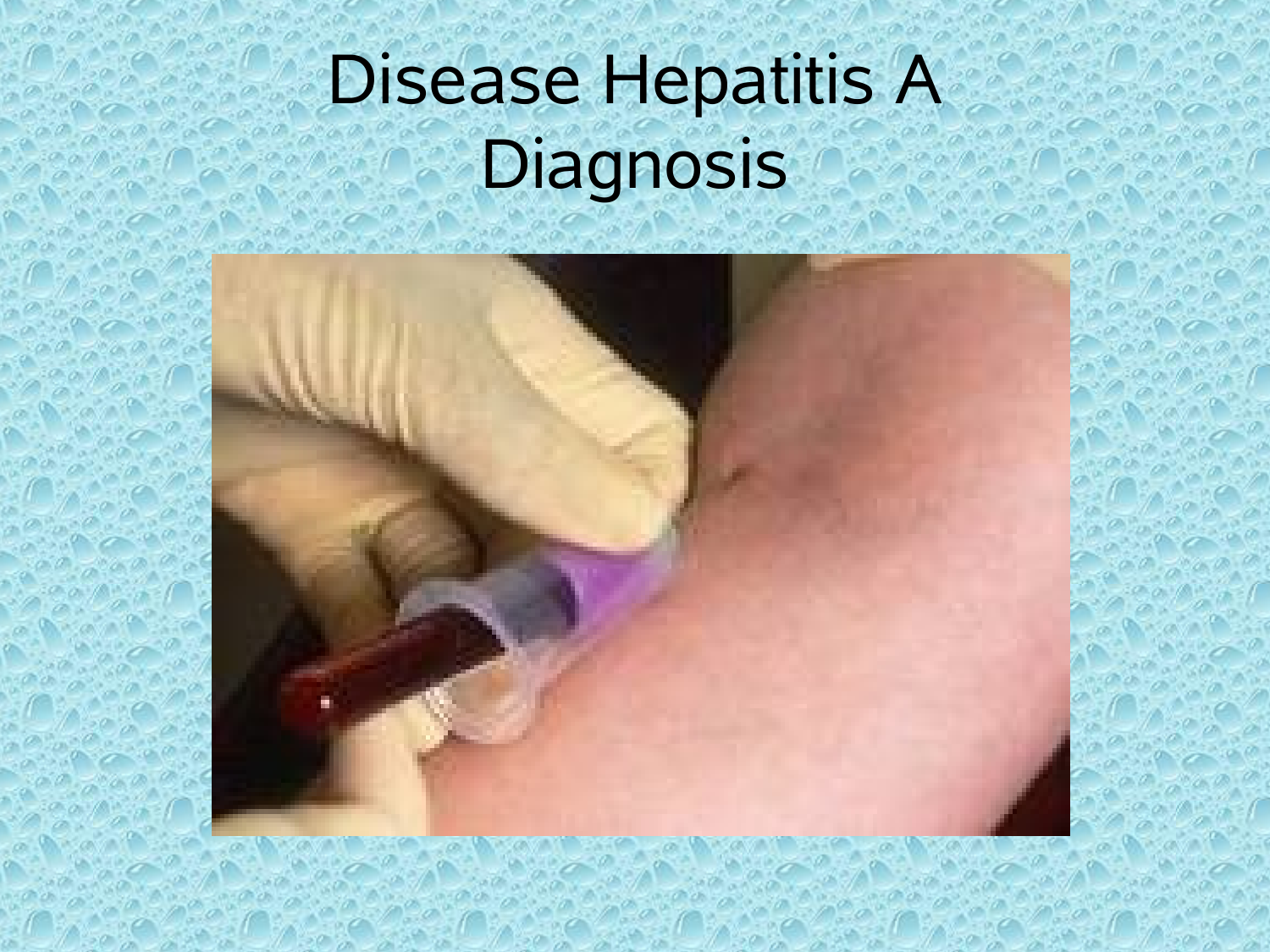#### Disease Hepatitis A Potential Complications

• Usually no severe consequences • Cannot again contract Hepatitis A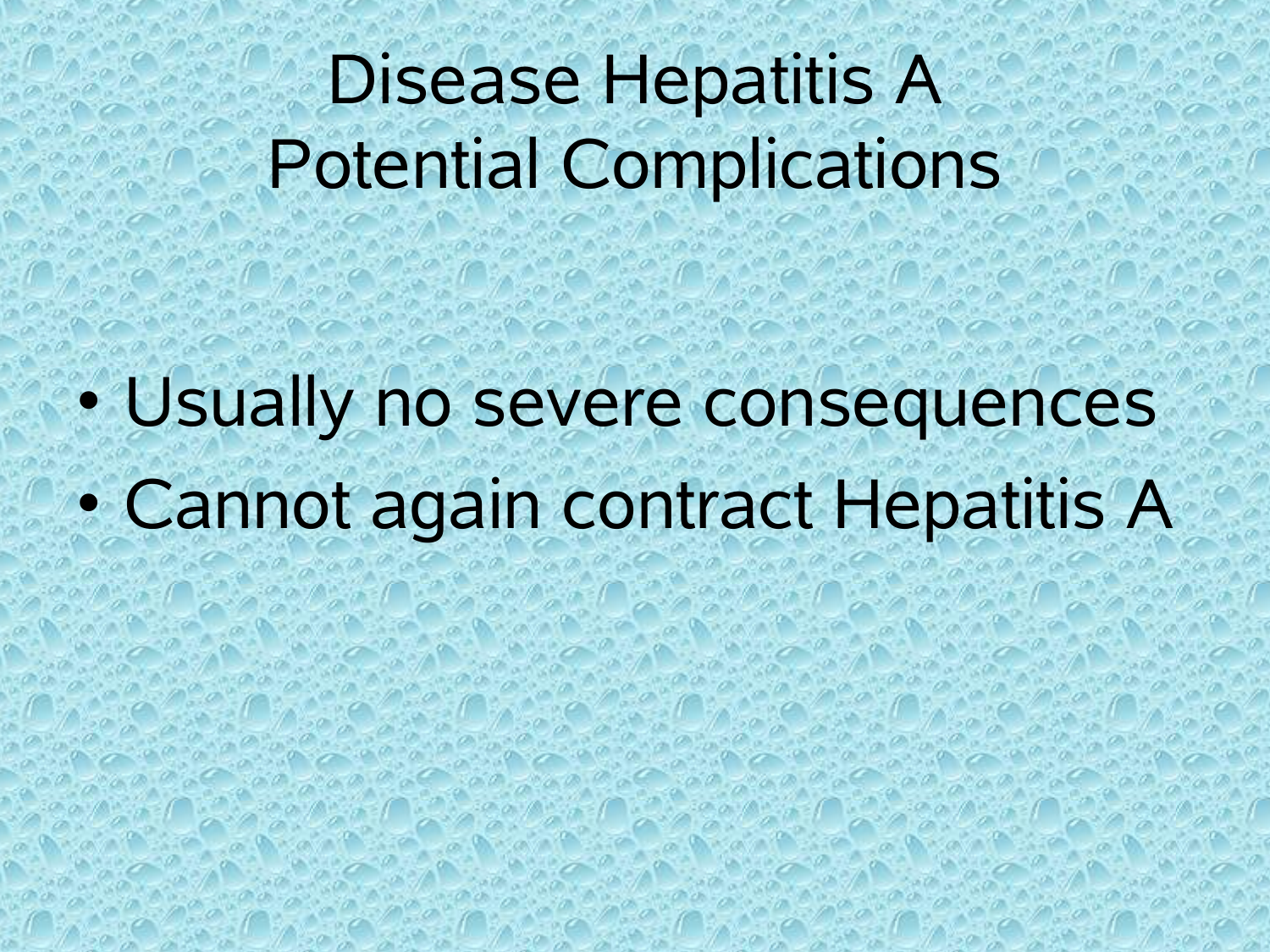#### Disease Hepatitis A Treatment

- No treatment
- An injection of gamma globulin before exposure can prevent infection for 5 months.
- Gamma globuluns help strengthen the immune system
- An injection of gamma globulin if given within 2 to 6 weeks after exposure may prevent or reduce symptoms.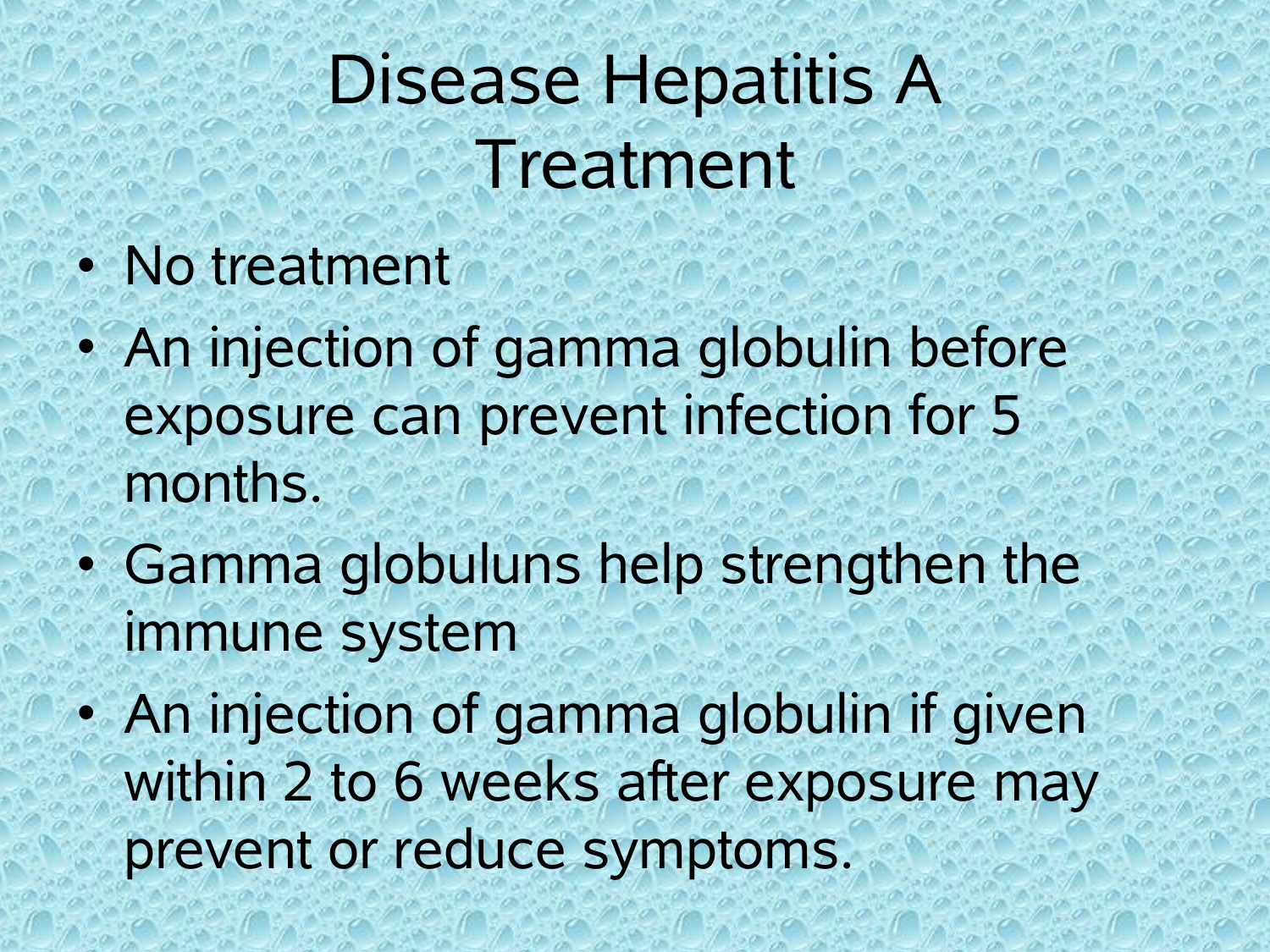#### Disease Hepatitis A Symptoms

- May be asymptomatic
- May begin 4-6 weeks after exposure
- Diarrhea, nausea, vomiting, fever, achiness, fatigue and loss of appetite.
- Jaundice
- Usually end after 2 weeks
- Can reoccur without continued rest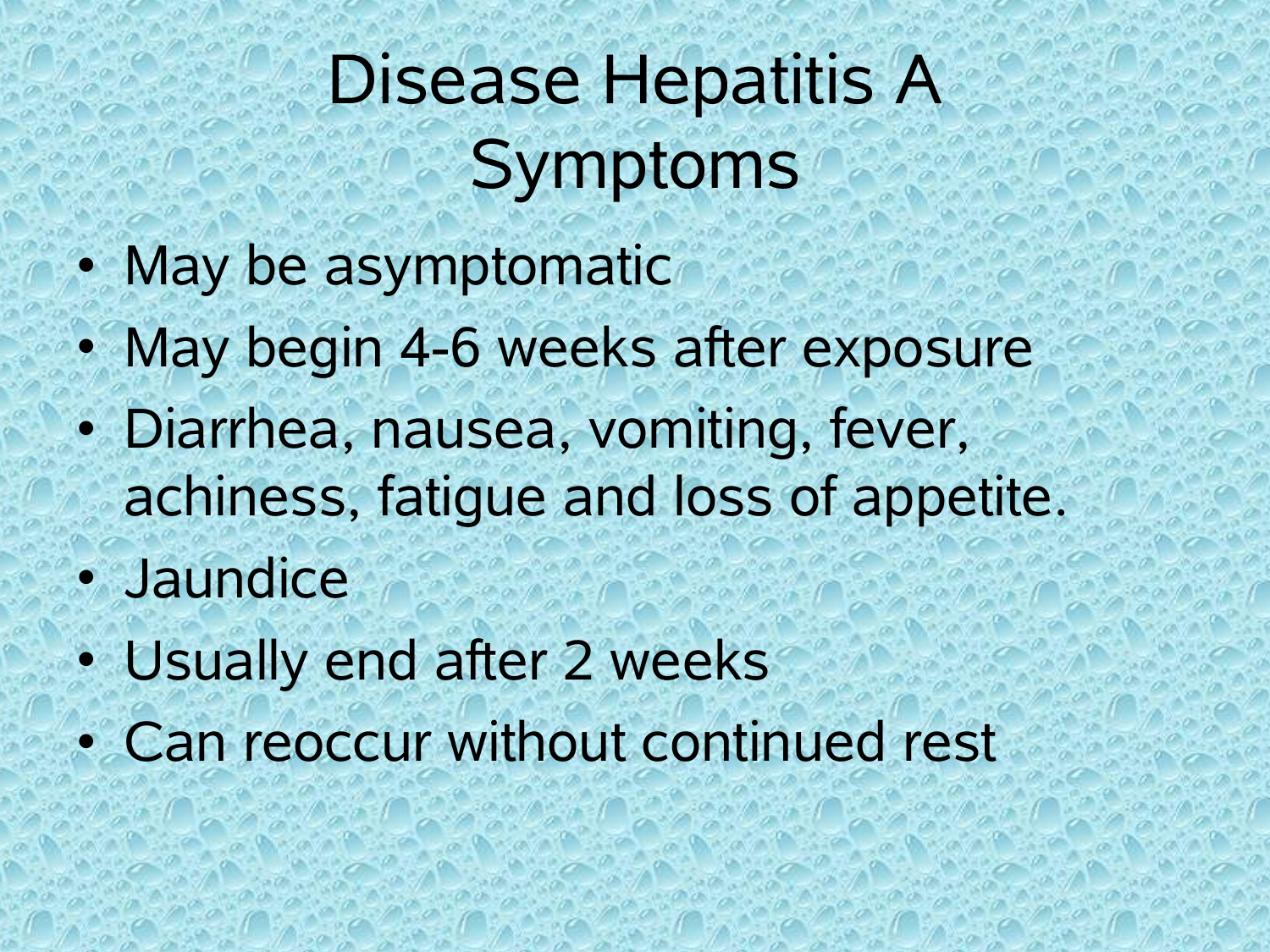#### DiseaseHepatitis B Facts

- Hepatitis is a term used to describe liver inflammation caused by a variety of agents including viruses and bacteria.
- 100 times more contagious than HIV
- An infected person should be tested after 6 months to see if they have become carriers.
- A vaccine is available.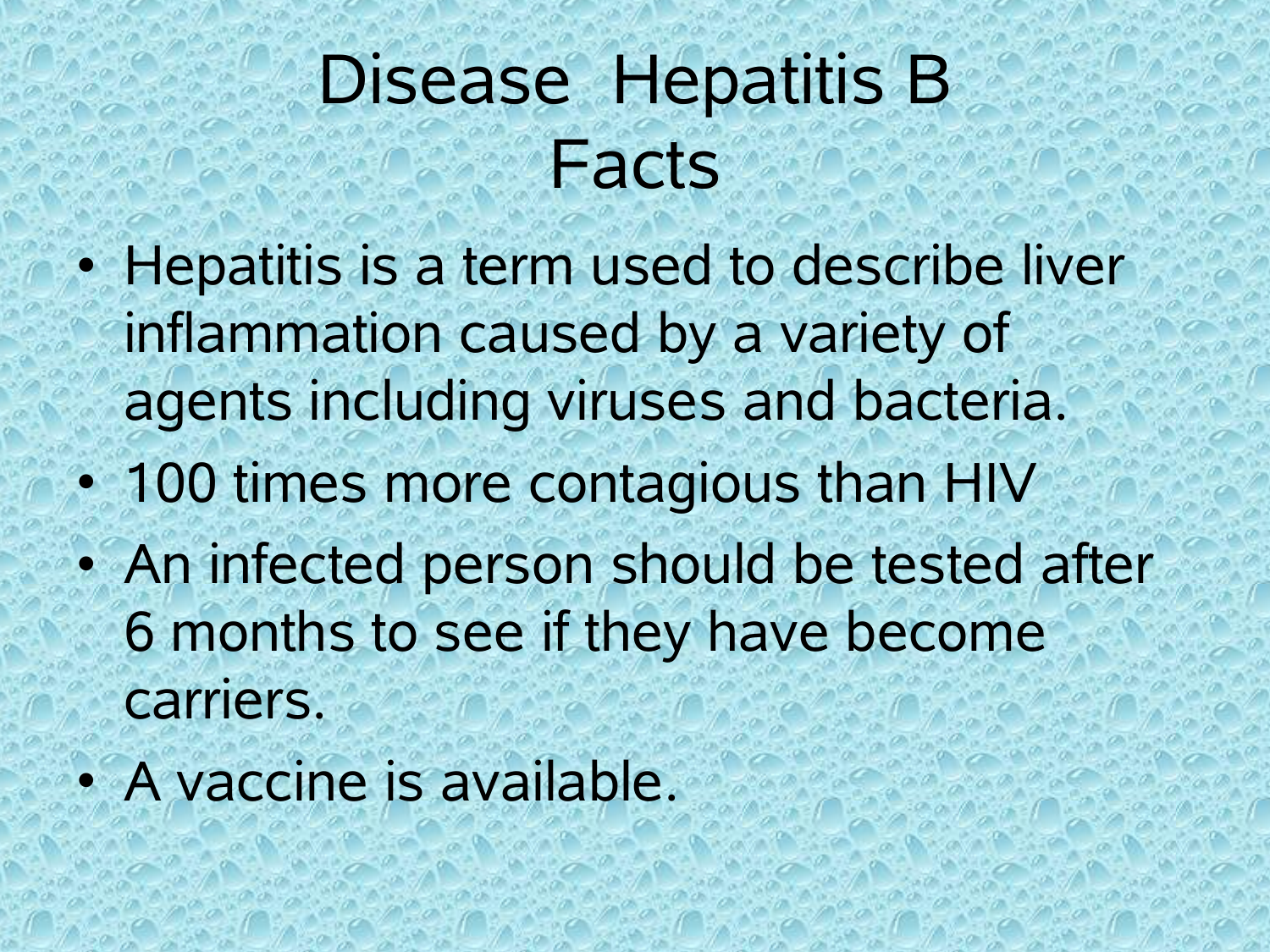#### DiseaseHepatitis B How it is Spread

- blood and other bodily fluids
- Sexual activity
- Sharing needles, toothbrushes & razors
- Mother to unborn child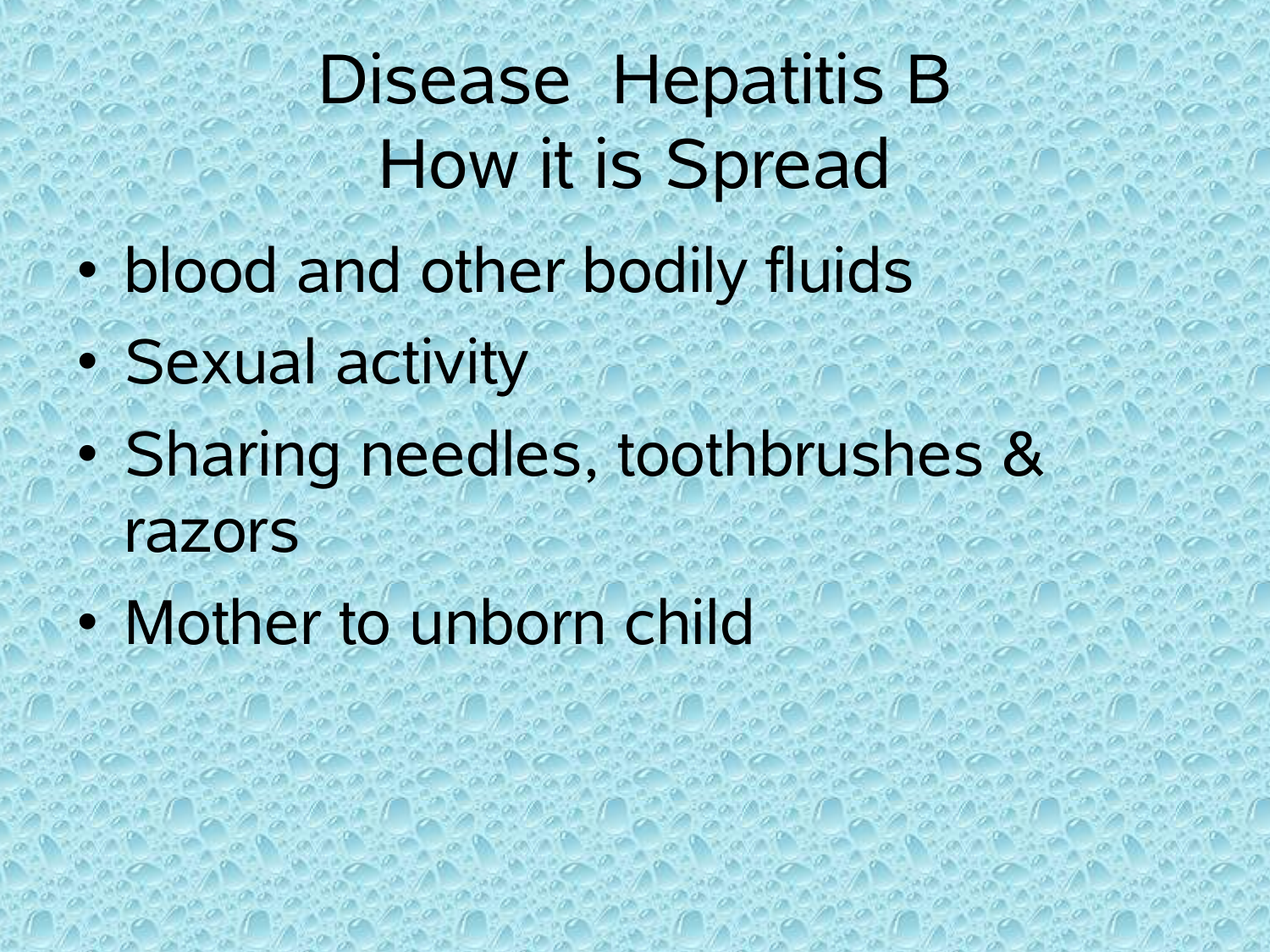### DiseaseHepatitis B Diagnosis

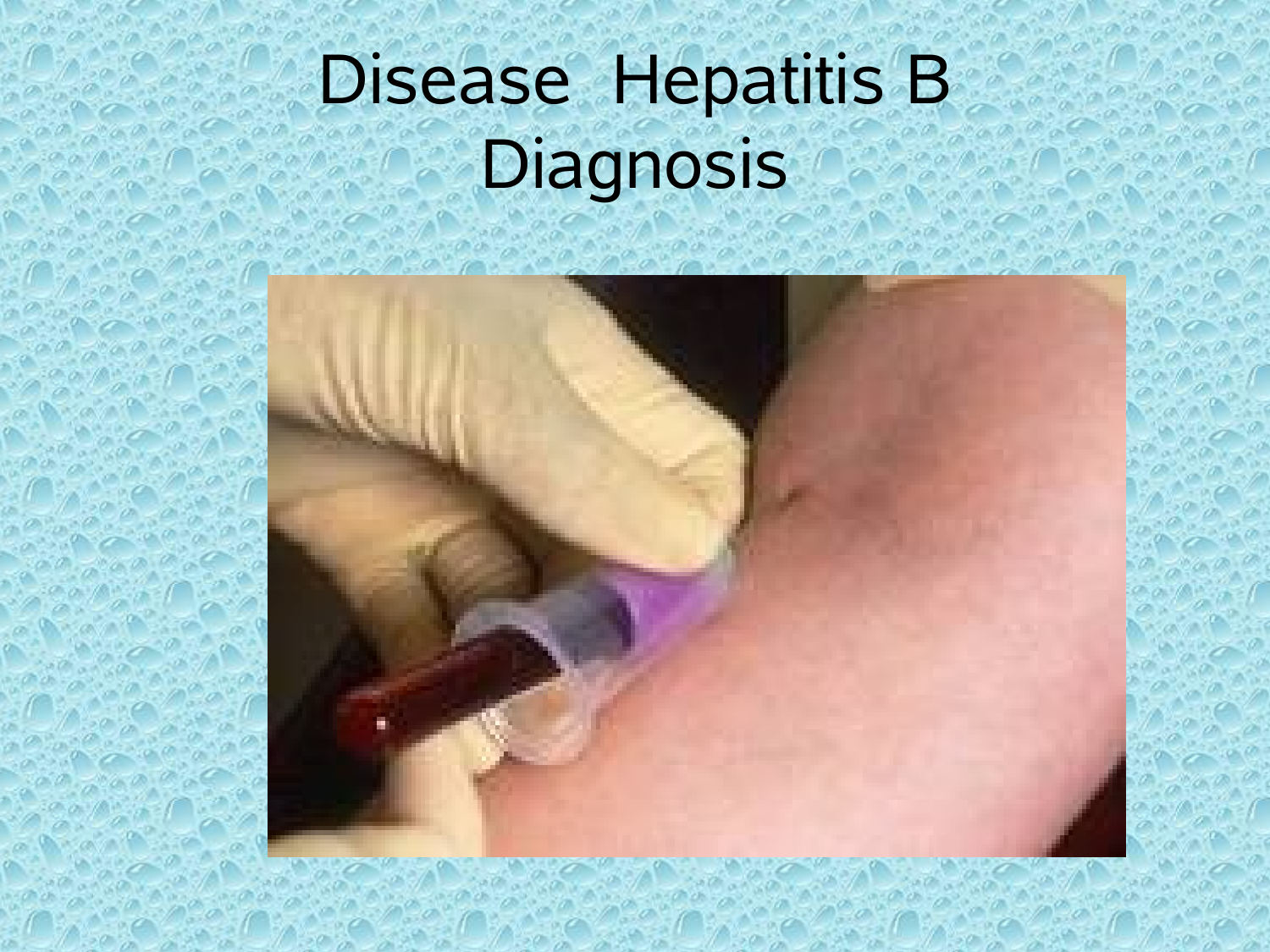#### DiseaseHepatitis B Potential Complications

- 90% of adults who contract this become chronic carriers
- infants who contract it while unborn usually become chronic carriers
- Can develop chronic liver problems which can lead to liver cancer, liver failure & sometimes death
- Carriers can infect family members and others who live with them.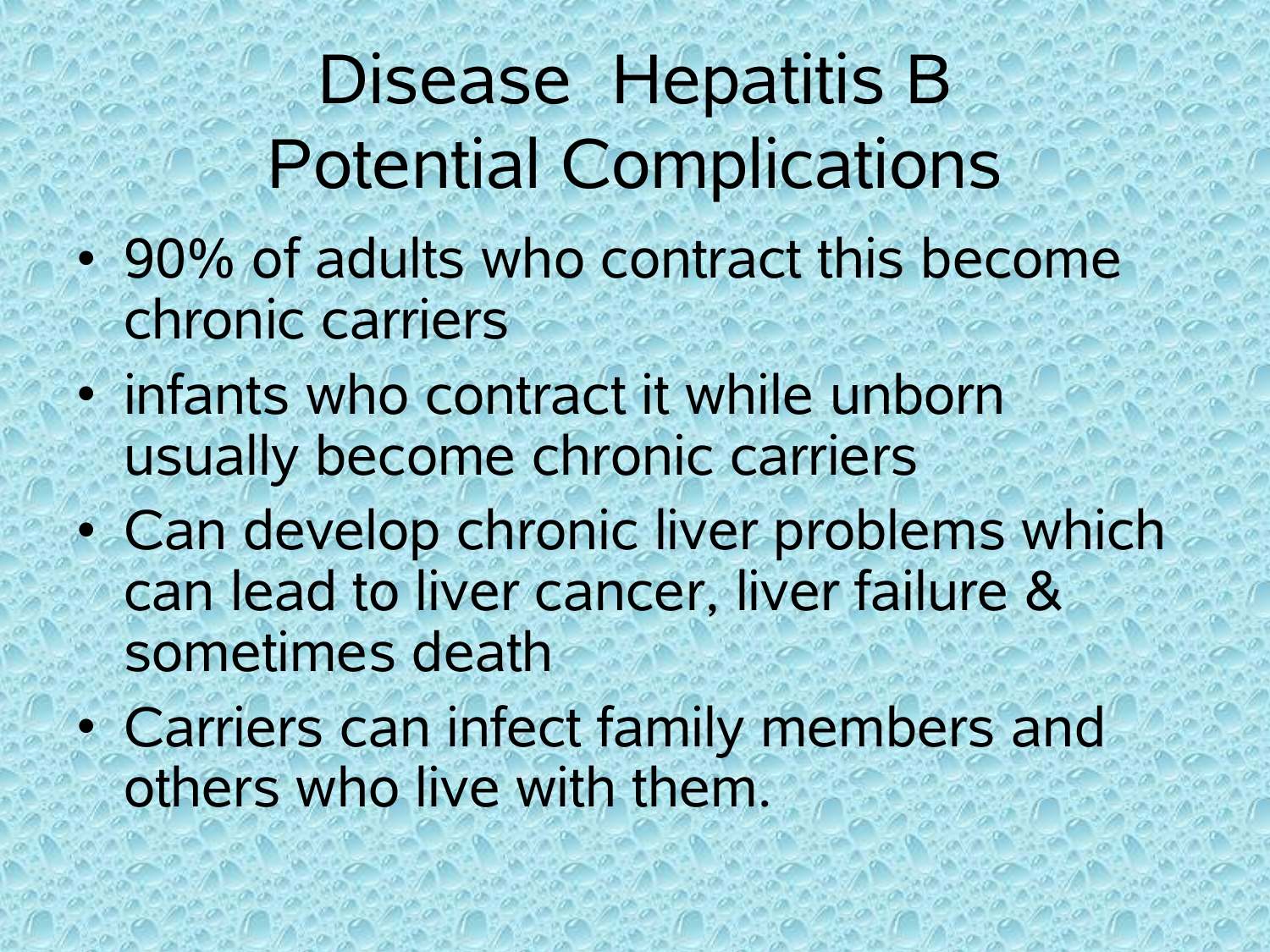#### DiseaseHepatitis B Treatment

• Symptoms for most people will go away without treatment.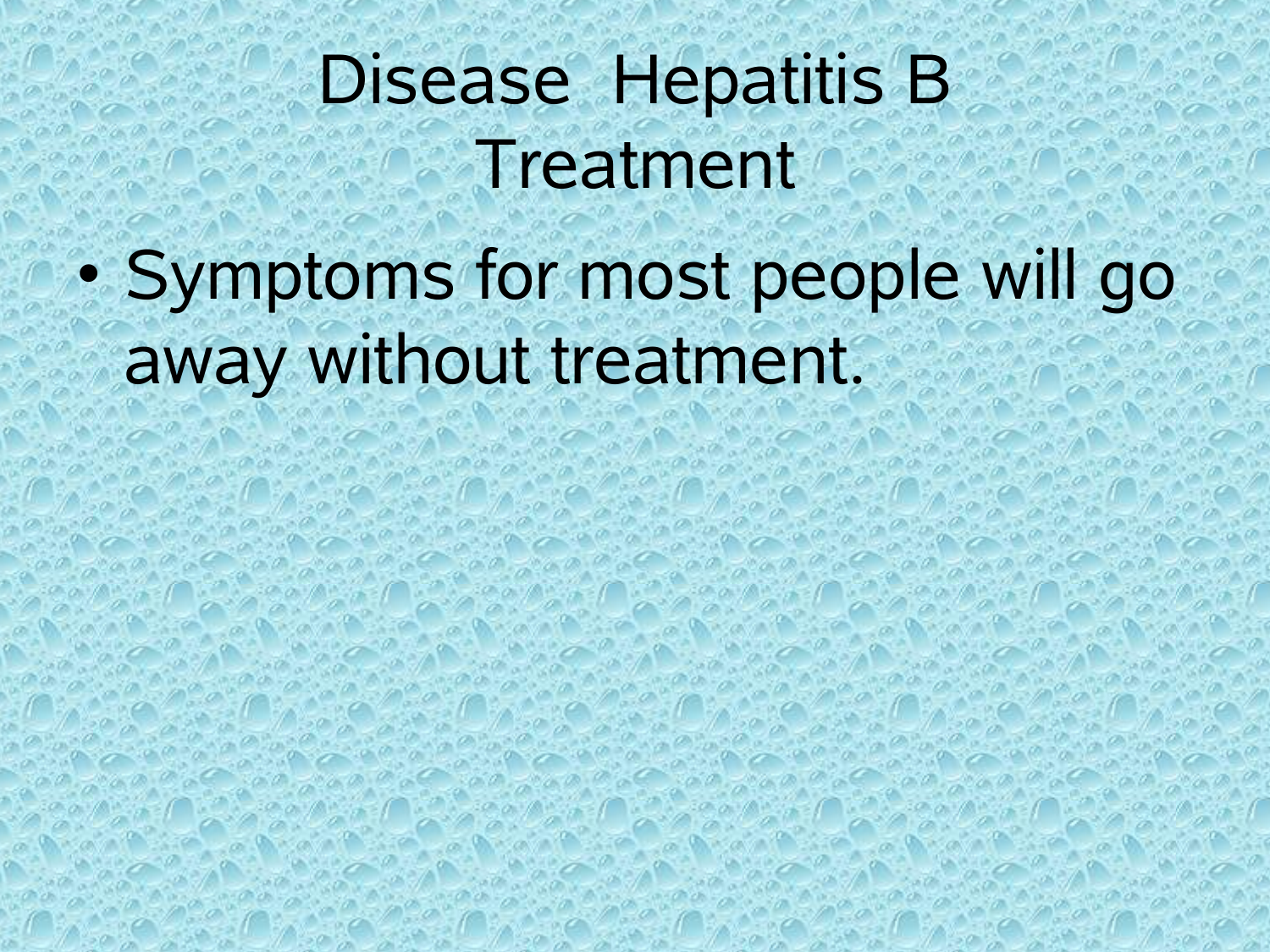#### DiseaseHepatitis B Symptoms

- Begin 6 weeks to 6 months after infection.
- Similar to Hepatitis A symptoms.
- May also have yellow skin and eyes, muscle pain, dark urine and depression.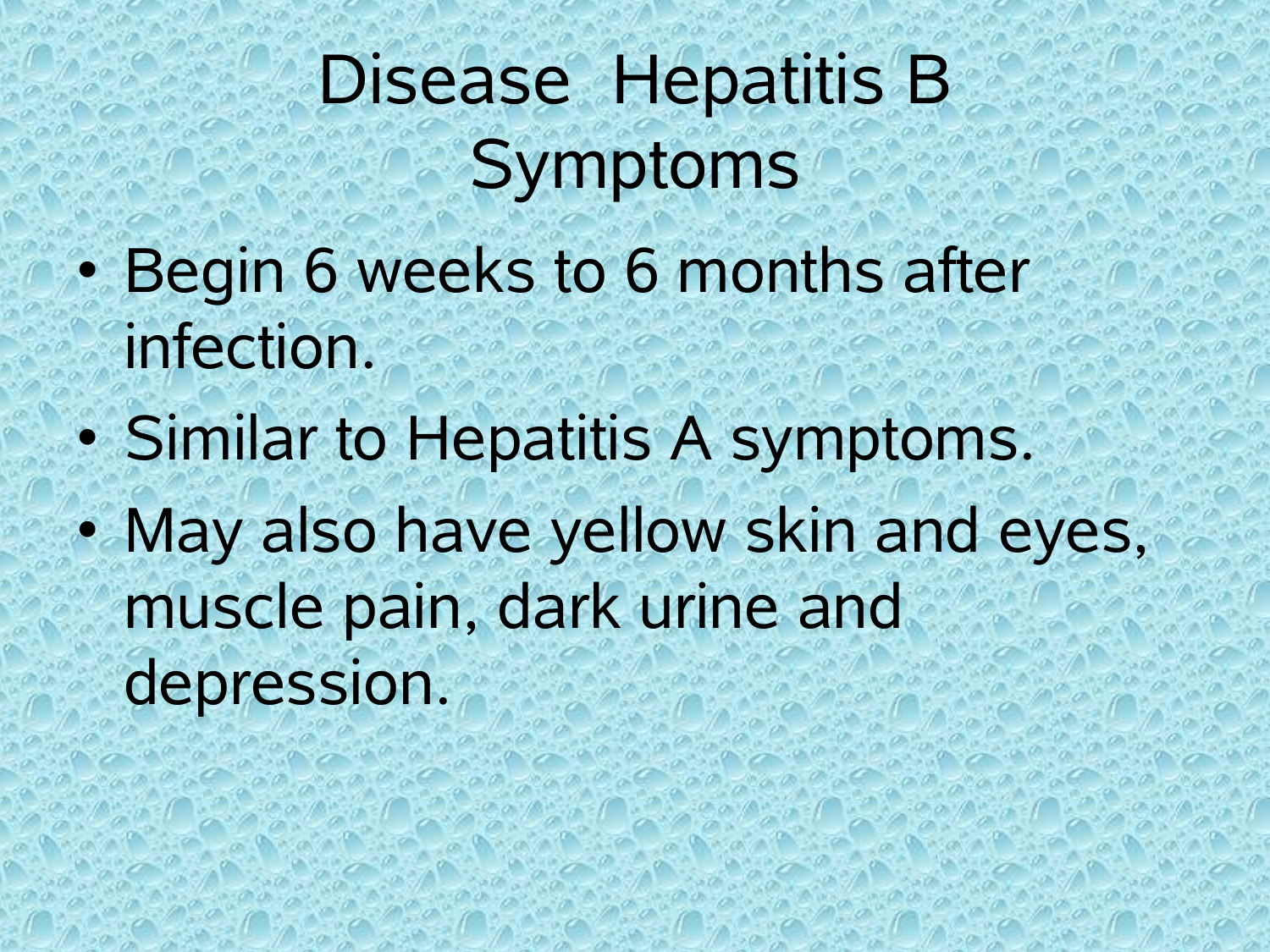#### DiseaseHepatitis C Facts

- Hepatitis is a term used to describe liver inflammation caused by a variety of agents including viruses and bacteria.
- No Vaccine available.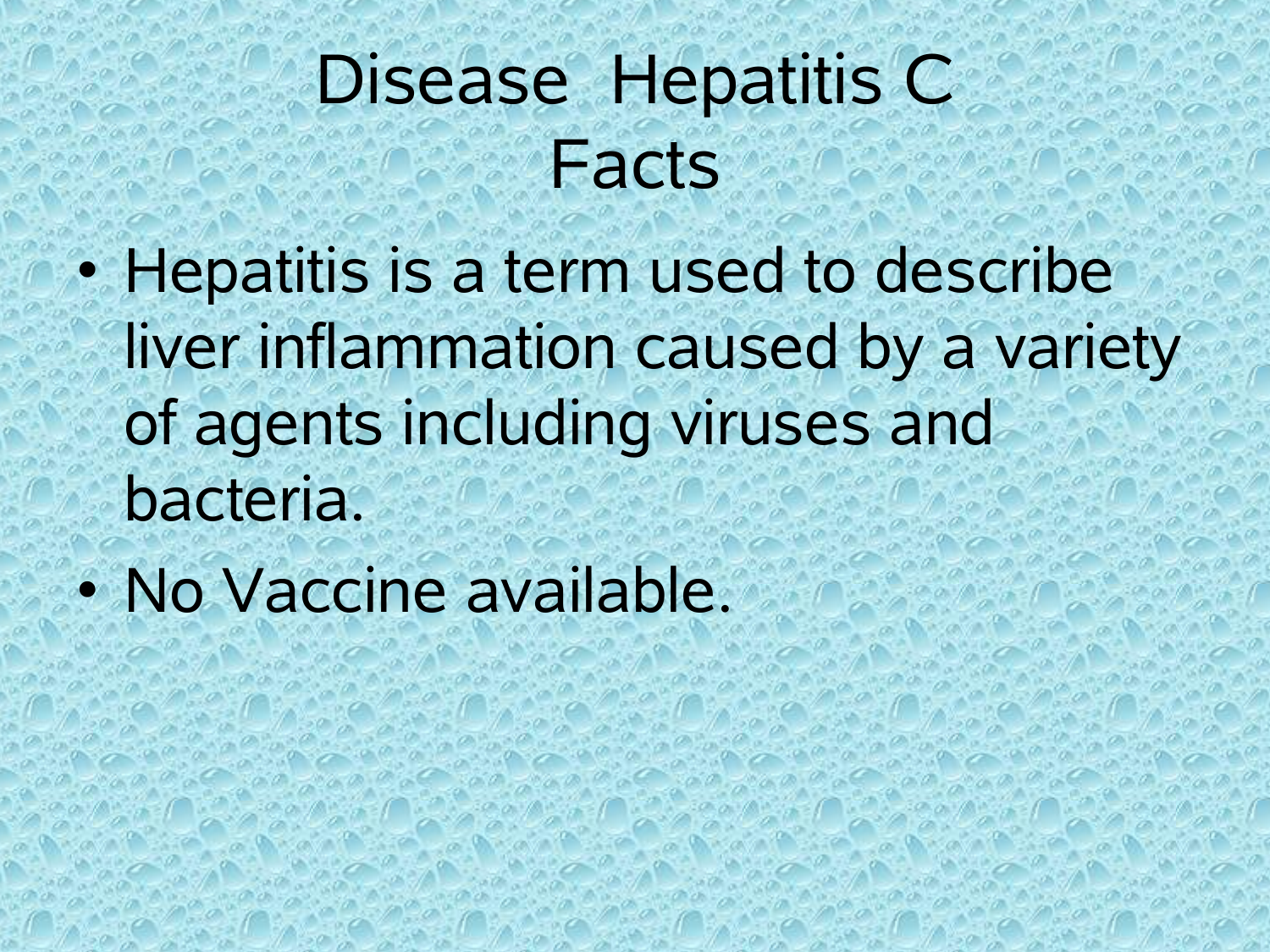#### DiseaseHepatitis C How it is Spread

- Contact with blood and bodily fluids by sharing needles
- Low risk through sexual contact
- Low risk Mother to unborn child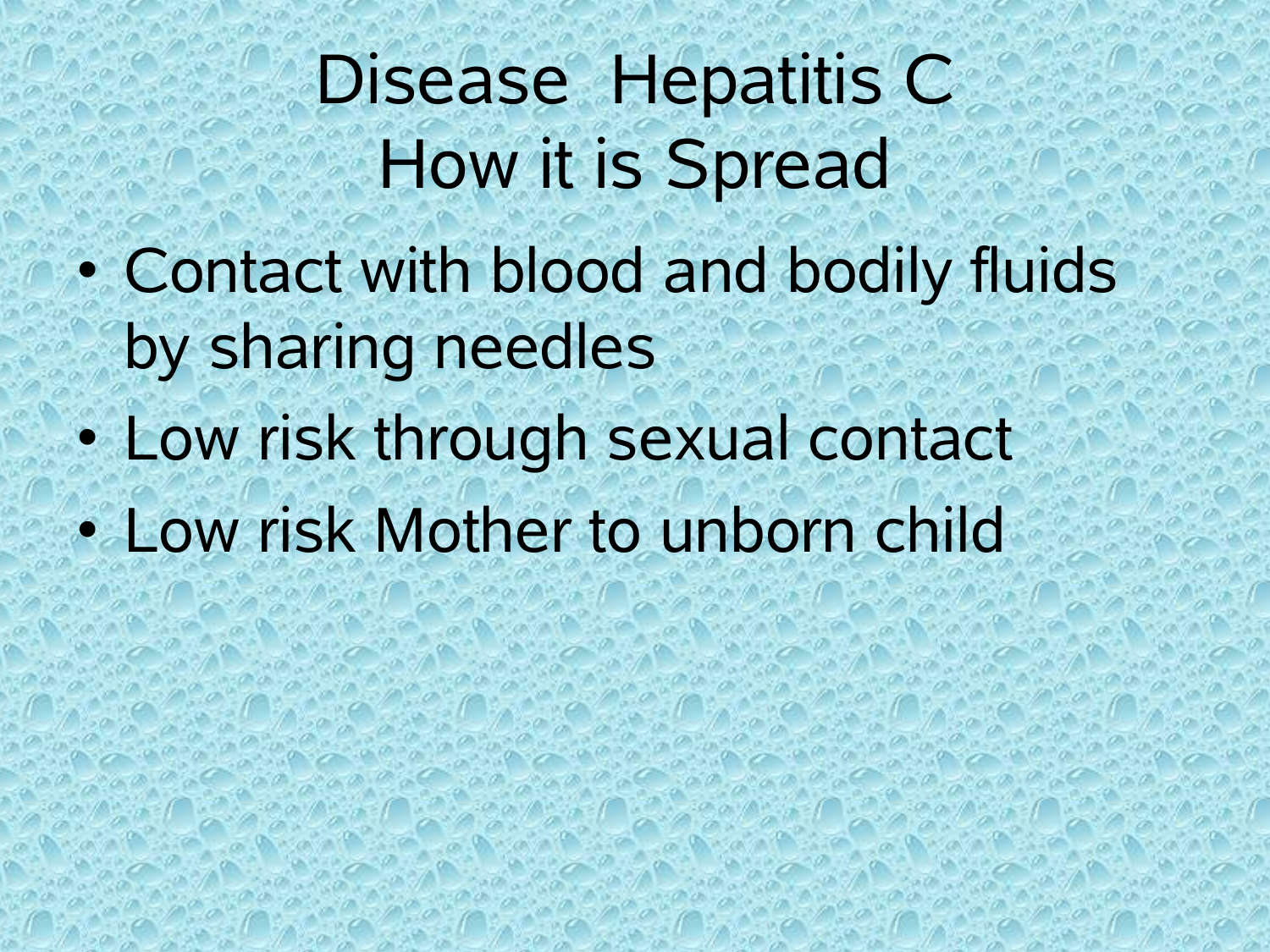## DiseaseHepatitis C **Diagnosis**

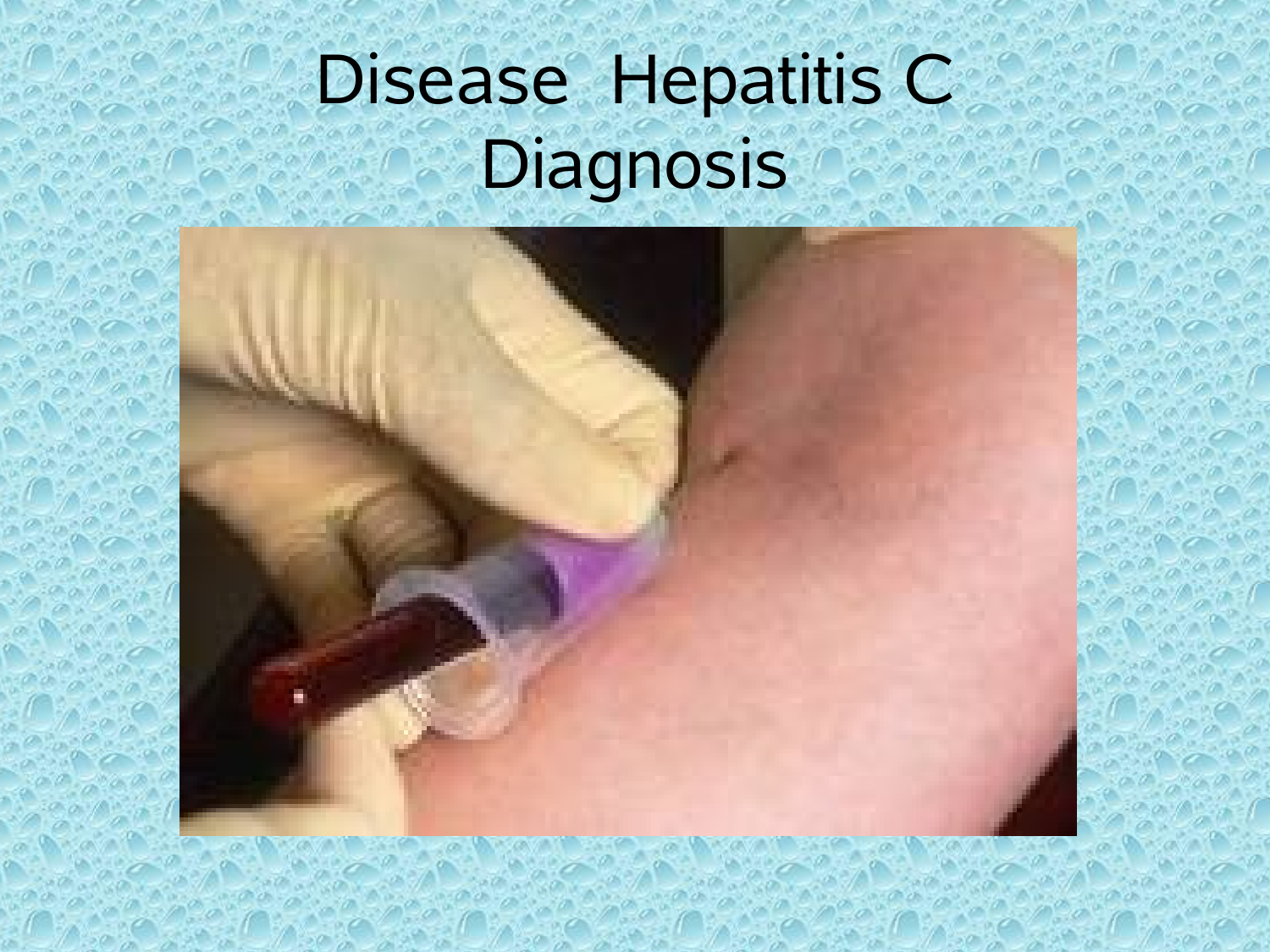DiseaseHepatitis C Potential Complications

- A large percent of infected people will carry the virus in their blood for many months or years.
- A few people will have serious liver damage.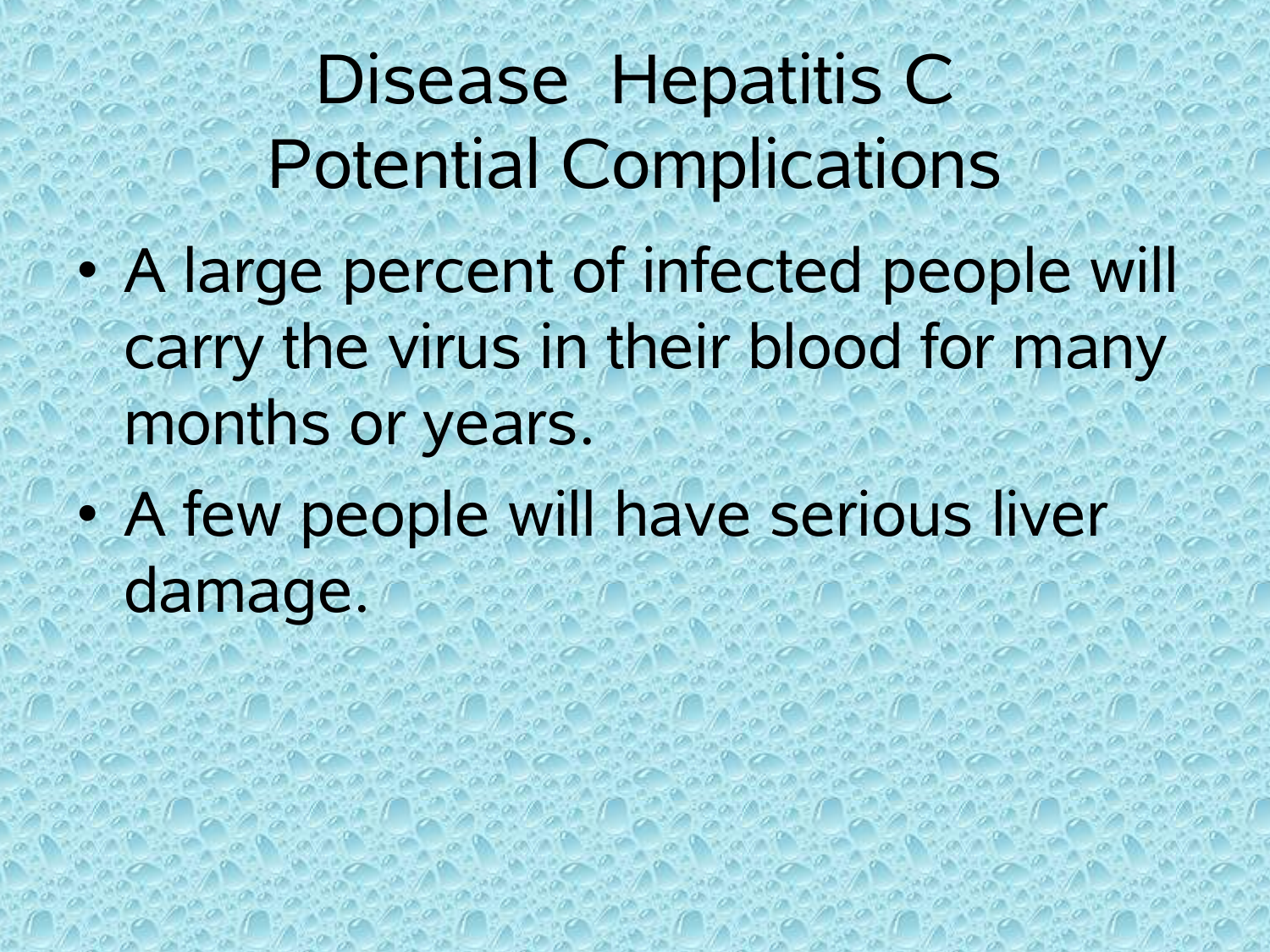#### DiseaseHepatitis C Treatment

• Treatment may not have any impact.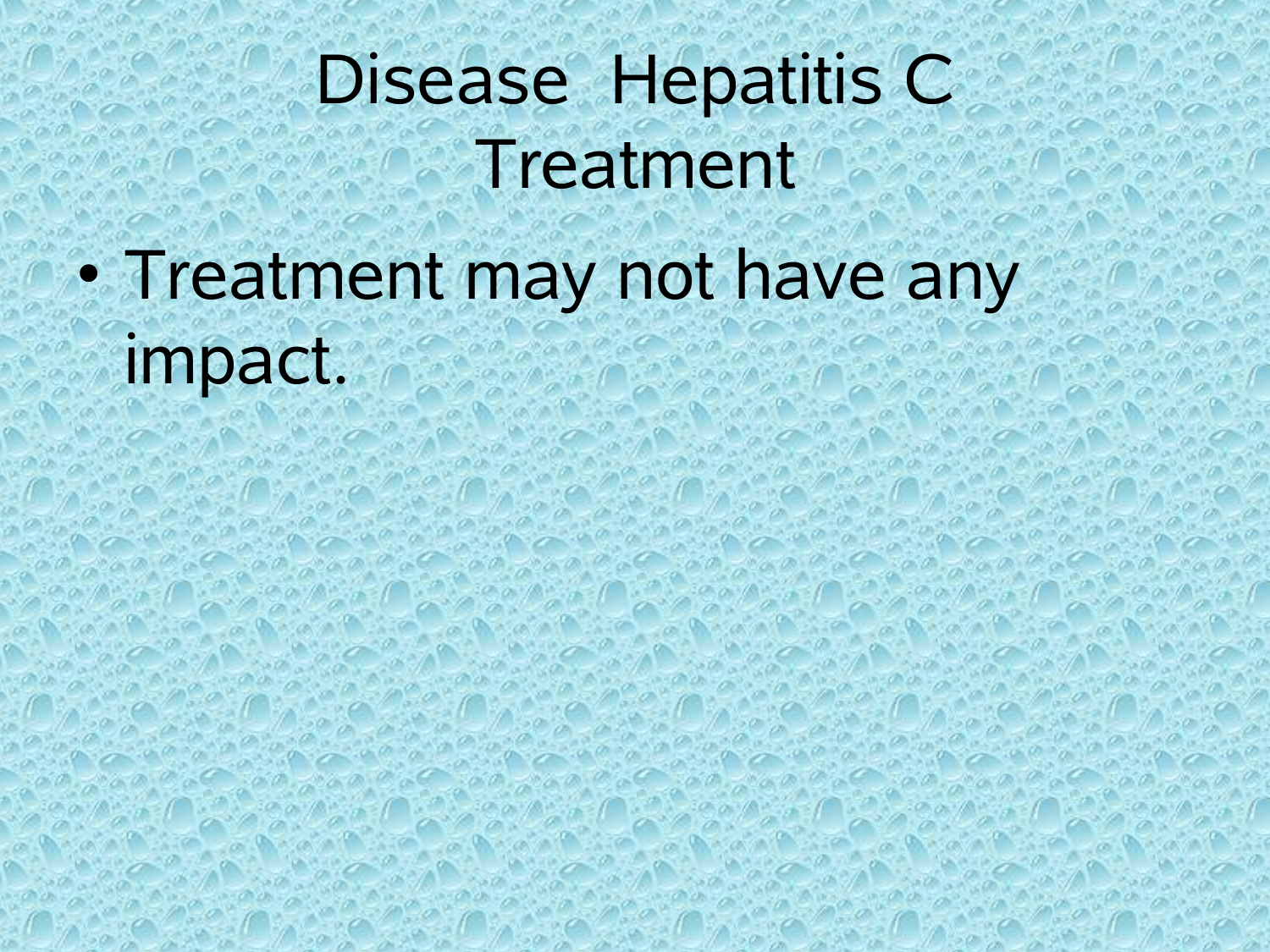#### DiseaseHepatitis C Symptoms

- Most people do not experience symptoms.
- May occur 2 weeks to 6 months after infection.
- Symptoms are similar to A & B.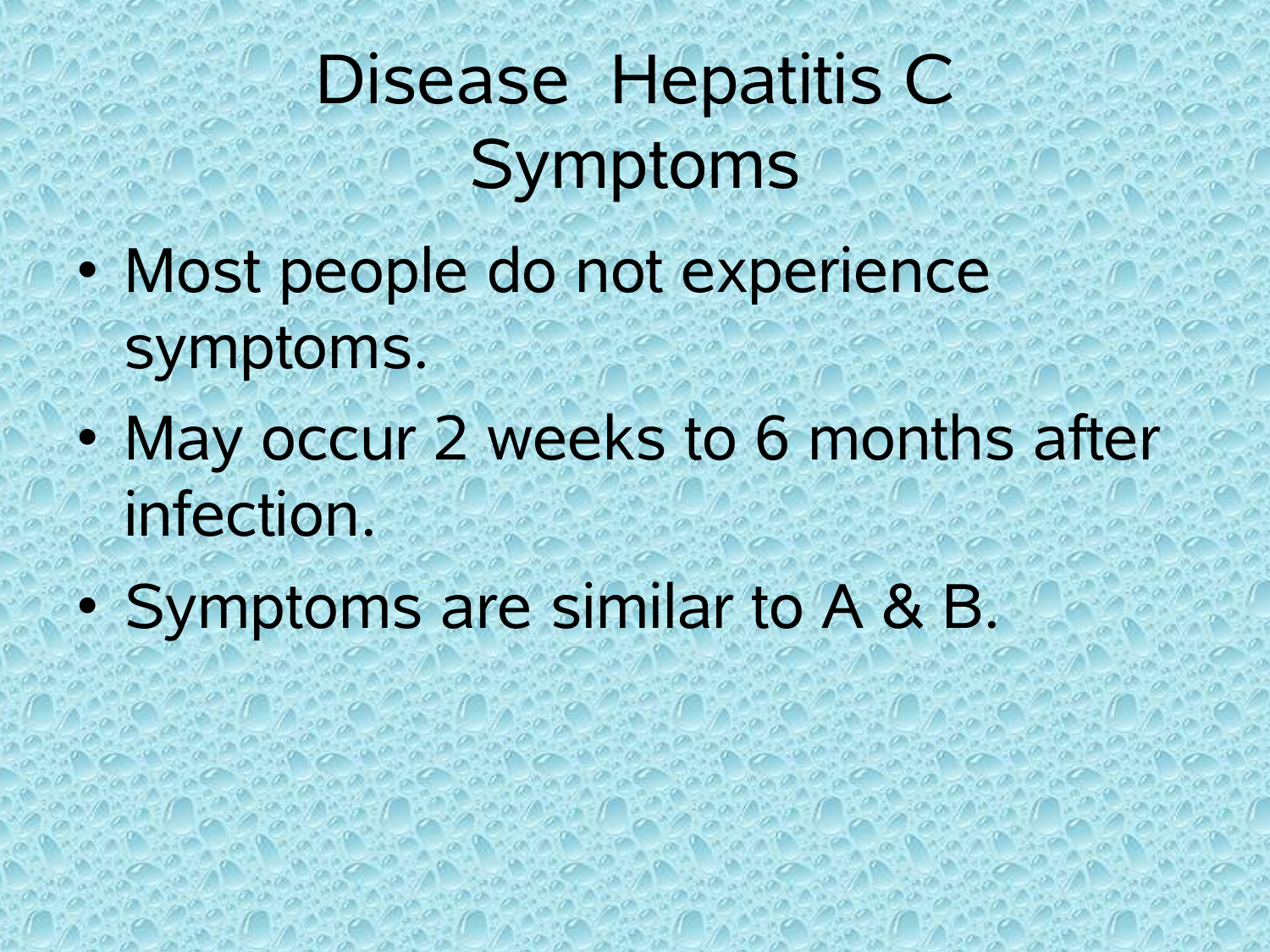## There are many other STDs (Sexually transmitted diseases)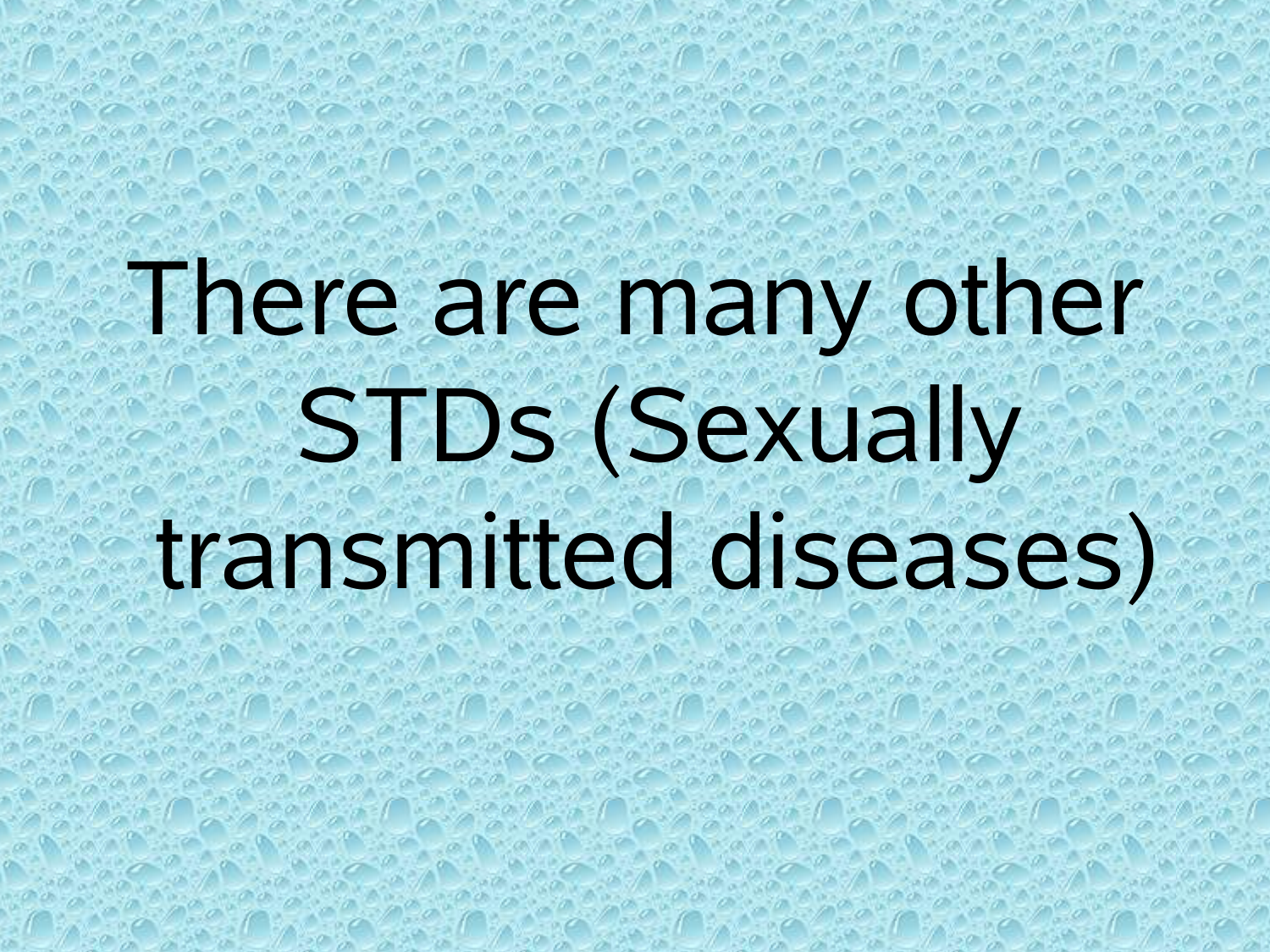#### Risky Behaviors

- all types of intercourse
- Contact with infected blood & blood products—IV needles, tattooing, piercing
- Contact with fecal matter
- drinking contaminated water
- Sharing needles, toothbrushes & razors
- Contact bodily fluids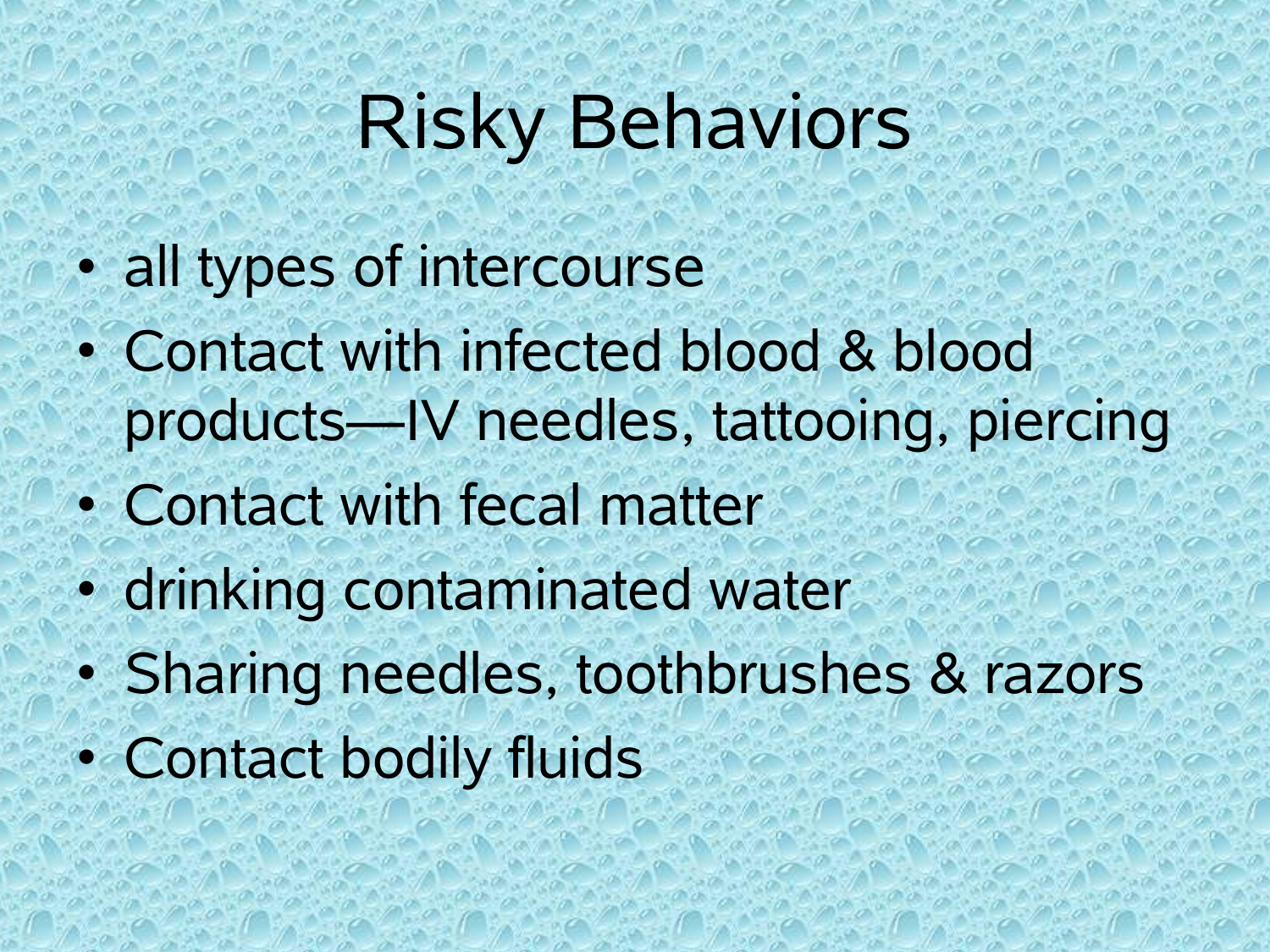#### How to avoid contracting these diseases?

• Avoiding the risky behavior • Abstinence is the only 100% effective way to avoid contracting the disease